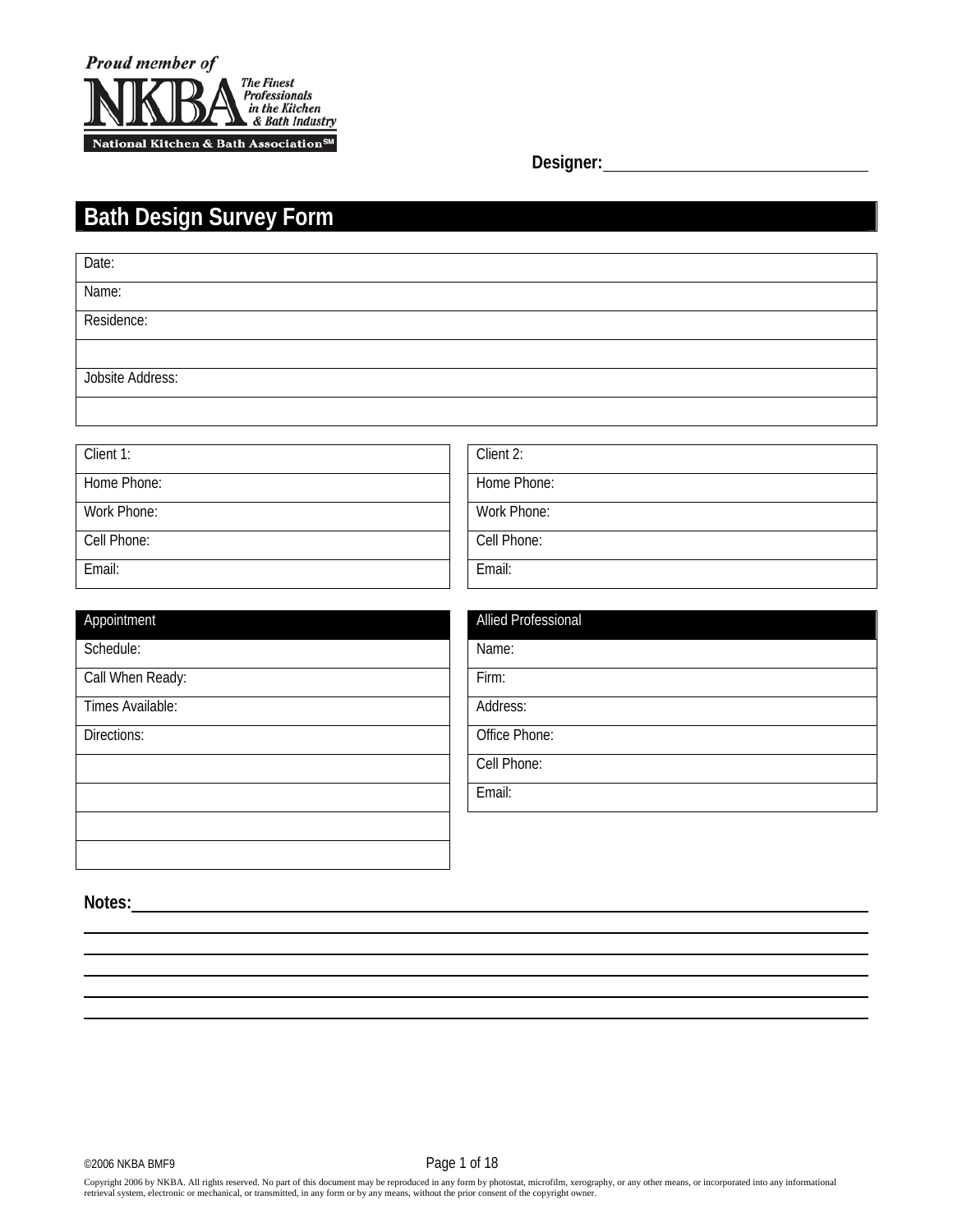### **General Client Information**

| 1.  | What type of project is this? $\Box$ Renovation $\Box$ New Construction                                                                                                                                                                                                                               |  |
|-----|-------------------------------------------------------------------------------------------------------------------------------------------------------------------------------------------------------------------------------------------------------------------------------------------------------|--|
| 2.  | Have you ever purchased a bathroom before? $\Box$ Yes $\Box$ No                                                                                                                                                                                                                                       |  |
| 3.  |                                                                                                                                                                                                                                                                                                       |  |
| 4.  |                                                                                                                                                                                                                                                                                                       |  |
| 5.  |                                                                                                                                                                                                                                                                                                       |  |
| 6.  | Has anyone else assisted you in preparing a design for the bath? The manufactured and the state of the state of                                                                                                                                                                                       |  |
| 7.  | Do you plan on retaining an interior designer or architect to assist in the bath planning?                                                                                                                                                                                                            |  |
|     | If so, Name: <b>Name:</b> Phone: <b>Phone:</b> Phone: <b>Phone:</b> Phone: <b>Phone:</b> Phone: <b>Phone:</b> Phone: <b>Phone:</b> Phone: <b>Phone:</b> Phone: <b>Phone:</b> Phone: <b>Phone:</b> Phone: <b>Phone:</b> Phone: <b>Phone:</b> Phone: <b>Phone:</b> Phone: <b>Phone:</b> Phone: <b>P</b> |  |
| 8.  | Do you have a specific builder / contractor or other subcontractor / specialist with whom you would like to work?                                                                                                                                                                                     |  |
|     | If so, Name: <u>All and Solid Annual Community of the Phone:</u> Phone: Phone: Phone: All and Solid Annual Community of the All and Solid Annual Community of the All and Solid Annual Community of the All and Solid Annual Commun                                                                   |  |
| 9.  | What portion of the project, if any, will be your responsibility? Network and the state of the project of the state of the state of the state of the state of the state of the state of the state of the state of the state of                                                                        |  |
| 10. | What budget range have you established for your bath project?                                                                                                                                                                                                                                         |  |
|     | $\square$ \$5,000–\$10,000 $\square$ \$10,000–\$20,000 $\square$ \$20,000–\$30,000 $\square$ \$30,000–\$50,000 $\square$ \$50,000–\$0,000 $\square$ \$75,000 $\square$ \$75,000+                                                                                                                      |  |
| 11. |                                                                                                                                                                                                                                                                                                       |  |
|     | Is return on investment a primary concern?<br><u> and the contract of the contract of the contract of the contract of the contract of the contract of the contract of the contract of the contract of the contract of the contract</u><br>a.                                                          |  |
|     | Do you plan on renting the jobsite residence?<br>The management of the state of the state of the state of the state of the state of the state of the state of the state of the state of the state of the state of the state of t<br>b.                                                                |  |
| 12. |                                                                                                                                                                                                                                                                                                       |  |
| 13. | Would you like our firm to assist you in securing project financing? Ves ONo                                                                                                                                                                                                                          |  |
| 14. |                                                                                                                                                                                                                                                                                                       |  |
|     |                                                                                                                                                                                                                                                                                                       |  |
| 15. | What do you like most about your present bath?___________________________________                                                                                                                                                                                                                     |  |
|     |                                                                                                                                                                                                                                                                                                       |  |

#### 16. *Sustainable design ideas important to your family:*

| □ Use of "Green" Products                           | General products made from recycled materials: $\Box$ Cabinets $\Box$ Counters $\Box$ Floors $\Box$ Walls $\Box$ Building Materials |                                                       |  |  |  |  |  |  |
|-----------------------------------------------------|-------------------------------------------------------------------------------------------------------------------------------------|-------------------------------------------------------|--|--|--|--|--|--|
|                                                     | Wood products supplied by environmentally responsible manufacturers                                                                 |                                                       |  |  |  |  |  |  |
| $\Box$ Water usage:                                 |                                                                                                                                     | Sustainable design details incorporated into the plan |  |  |  |  |  |  |
| □Water efficient fixtures: □Toilet □Bathtub □Shower |                                                                                                                                     |                                                       |  |  |  |  |  |  |
| □ Energy efficient lighting systems:                |                                                                                                                                     |                                                       |  |  |  |  |  |  |

#### 17. *If you are remodeling:* Is there a room addition planned? **No**

- a. When was the house built? Moreover the state of How old is the present bath?
- b. Are you considering relocating windows doors Walls in your new plan?

#### 18. *If you are building a new home:*

- a. Are you able to relocate windows  $\Box$ doors  $\Box$  walls at this stage of construction?  $\Box$  Yes  $\Box$  No
- b. Are you able to relocate walls at this stages of construction  $\Box$  Yes  $\Box$  No

#### 19. *Is there a view from the bathroom to be considered:*  $\Box$ Yes  $\Box$ No

- a. Sun exposure
- b. From where in the bathroom should the view be visible?  $\Box$  Bathtub  $\Box$  Vanity  $\Box$  Shower  $\Box$  Other
- c. What about privacy?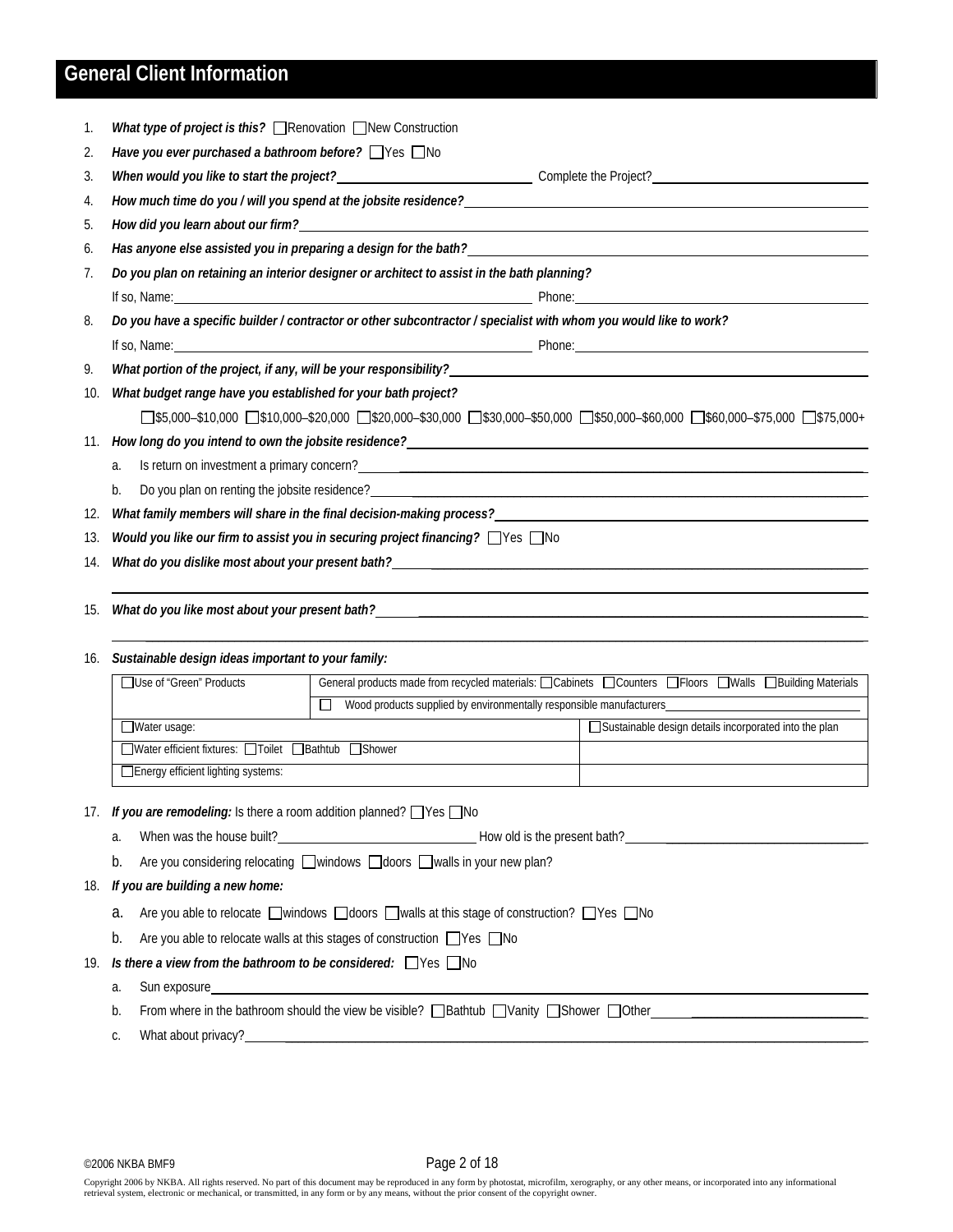### **Specific Bath Questions**

1. *Is this a* Master Children Clother Family Member Guest Special Area: **Example 2018** *bathroom?* 

- 2. *How many bathrooms are in the home?*
- 3. Who will use the bathroom?

4. *Characteristics of family members who use the bathroom*: Are you planning on enlarging your family while living here? **O**No

| Name | Age | Handed | Height | Physical Limitations/Mobility Aids |
|------|-----|--------|--------|------------------------------------|
| . .  |     | -IR    |        |                                    |
| ، ے  |     | -IR    |        |                                    |
| . ა. |     | -IR    |        |                                    |
| 4.   |     | -IR    |        |                                    |
| . ب  |     |        |        |                                    |

#### 5. *Personal Information about the bathroom*:

a. Will more than one person be using the bathroom at the same time?<br>
How often?<br>
How often?

b. What types of bathroom activities can be done in a shared bathroom space? \_\_\_\_\_\_\_\_\_\_

c. What types of bathroom activities need to be done in private?

d. How important is auditory privacy? The state of the bathroom noises a problem?

#### 6. *Visitability*:

- a. Will this bathroom be used by visitors to the home? Nes No How often?
- b. Will the visitors be children or adults?

c. Do any regular or frequent visitors have any physical limitation?

7. *Do you prefer separate showering and bathing areas?* 

8. *Would you like to consider a tub that will accommodate more than one person?* 

9. *Would you like to consider a shower that will accommodate more than one person?\_\_\_\_\_\_\_\_\_\_\_\_\_\_\_\_\_\_\_\_\_\_\_\_\_\_\_\_\_\_\_\_\_* 

- 10. *Do you prefer the water closet and/or bidet be separate from the other fixtures, and placed in its own compartment?* \_\_\_\_\_\_\_\_\_\_\_\_
- 11. *Checklist for Bathroom activities:*

| <b>Grooming Activities</b> |                 |          | Location |         | Person |       |           |           |           |
|----------------------------|-----------------|----------|----------|---------|--------|-------|-----------|-----------|-----------|
|                            |                 | Vanity / | Dressing | Bathtub | Shower | Other | Person #1 | Person #2 | Person #3 |
|                            |                 | Lavatory | Table    |         |        | Room  |           |           |           |
| Body:                      | Washing         |          |          |         |        |       |           |           |           |
|                            | Shave - Face    |          |          |         |        |       |           |           |           |
|                            | Shave - Body    |          |          |         |        |       |           |           |           |
|                            | Apply Lotion    |          |          |         |        |       |           |           |           |
|                            | Hair washing    |          |          |         |        |       |           |           |           |
| Teeth:                     | <b>Brush</b>    |          |          |         |        |       |           |           |           |
|                            | <b>Floss</b>    |          |          |         |        |       |           |           |           |
| Nails:                     | Finger          |          |          |         |        |       |           |           |           |
|                            | Toe             |          |          |         |        |       |           |           |           |
| Cosmetics:                 | Apply           |          |          |         |        |       |           |           |           |
|                            | Remove          |          |          |         |        |       |           |           |           |
| Face:                      | Skin Care       |          |          |         |        |       |           |           |           |
| Hair:                      | <b>Blow Dry</b> |          |          |         |        |       |           |           |           |
|                            | Brush / Style   |          |          |         |        |       |           |           |           |
|                            | Color           |          |          |         |        |       |           |           |           |
|                            | Cut / Trim      |          |          |         |        |       |           |           |           |
| First Aid:                 | Treating cuts   |          |          |         |        |       |           |           |           |
|                            | and burns       |          |          |         |        |       |           |           |           |
| Hands:                     | Apply Lotion    |          |          |         |        |       |           |           |           |
|                            | Wash            |          |          |         |        |       |           |           |           |
| Medicines / Vitamins:      |                 |          |          |         |        |       |           |           |           |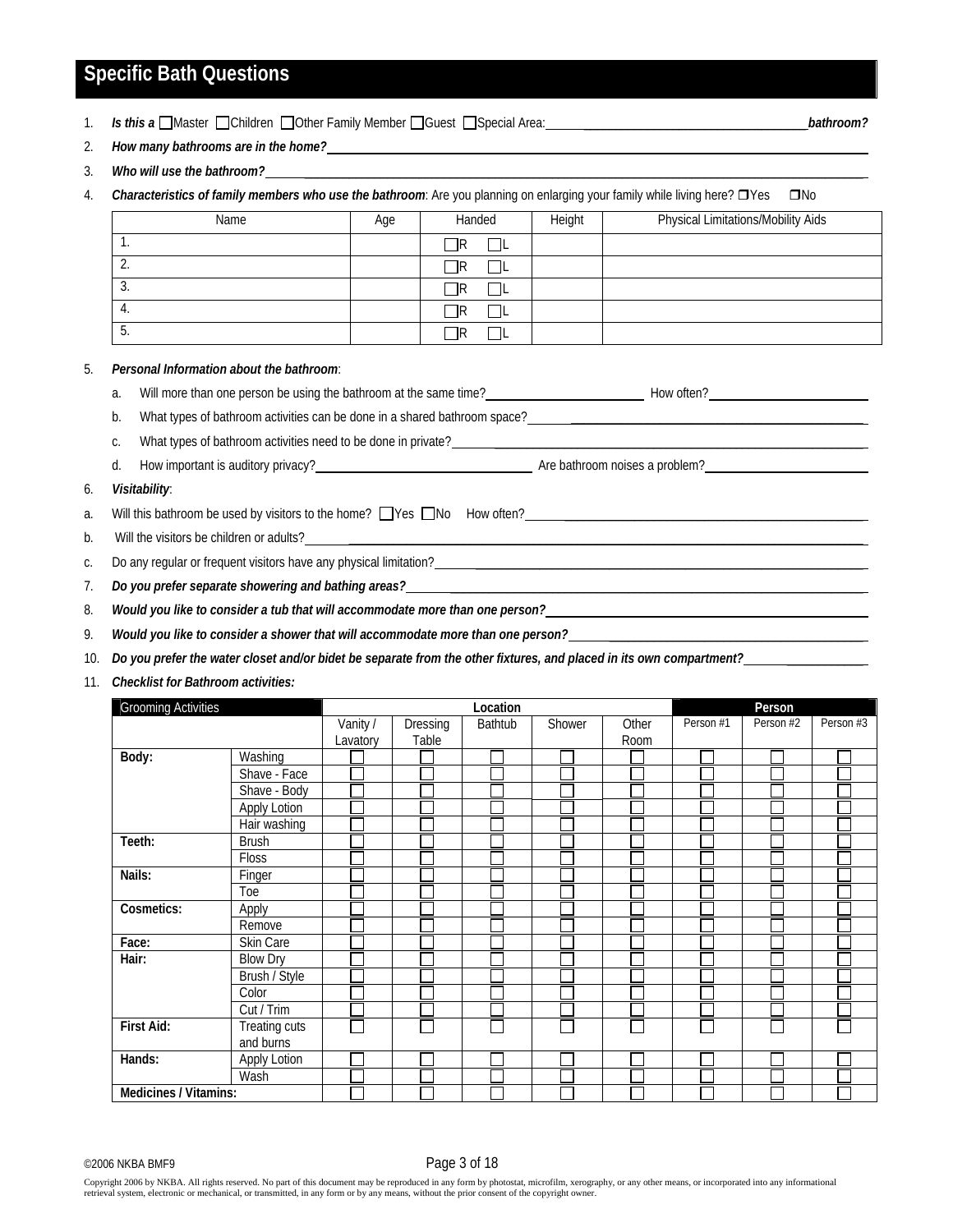| <b>Bathing / Showering Activities</b> |                        |         | Location | Person     |           |           |           |
|---------------------------------------|------------------------|---------|----------|------------|-----------|-----------|-----------|
|                                       |                        | Bathtub | Shower   | Other Room | Person #1 | Person #2 | Person #3 |
| Bathing:                              | With Someone           |         |          |            |           |           |           |
|                                       | Assisting an Adult     |         |          |            |           |           |           |
|                                       | <b>Bathing Pets</b>    |         |          |            |           |           |           |
|                                       | Soaking / Relaxing     |         |          |            |           |           |           |
| Showering:                            | With Someone           |         |          |            |           |           |           |
|                                       | Assisting an Adult     |         |          |            |           |           |           |
|                                       | <b>Steam Showering</b> |         |          |            |           |           |           |
| Sauna:                                | Relaxing               |         |          |            |           |           |           |
| Other:                                |                        |         |          |            |           |           |           |
|                                       |                        |         |          |            |           |           |           |
|                                       |                        |         |          |            |           |           |           |

| Toileting Activities | Person    |           |           |  |
|----------------------|-----------|-----------|-----------|--|
|                      | Person #1 | Person #2 | Person #3 |  |
| Assisting an Adult:  |           |           |           |  |
| Toileting:           |           |           |           |  |
| Personal Cleansing:  |           |           |           |  |
| Diaper Changing:     |           |           |           |  |
| Reading:             |           |           |           |  |

| Other Bathroom Activities           |          |          | Location       | Person |       |           |           |           |
|-------------------------------------|----------|----------|----------------|--------|-------|-----------|-----------|-----------|
|                                     | Vanity / | Dressing | <b>Bathtub</b> | Shower | Other | Person #1 | Person #2 | Person #3 |
|                                     | Lavatory | Table    |                |        | Room  |           |           |           |
| <b>Display Collections</b>          |          |          |                |        |       |           |           |           |
| <b>Undressing / Hamper</b>          |          |          |                |        |       |           |           |           |
| Dressing: Underwear / Sleep clothes |          |          |                |        |       |           |           |           |
| Dressing: "Street" Clothes:         |          |          |                |        |       |           |           |           |
| <b>Drink Beverages</b>              |          |          |                |        |       |           |           |           |
| Eat Snacks                          |          |          |                |        |       |           |           |           |
| Exercise w/o equipment              |          |          |                |        |       |           |           |           |
| Exercise using equipment            |          |          |                |        |       |           |           |           |
| <b>Grow Plants</b>                  |          |          |                |        |       |           |           |           |
| Laundry: Air Dry                    |          |          |                |        |       |           |           |           |
| Laundry: Hand-wash                  |          |          |                |        |       |           |           |           |
| Laundry: Machine Wash               |          |          |                |        |       |           |           |           |
| Laundry: Sort / Fold                |          |          |                |        |       |           |           |           |
| Listen to Music                     |          |          |                |        |       |           |           |           |
| Massage                             |          |          |                |        |       |           |           |           |
| Meditation                          |          |          |                |        |       |           |           |           |
| Personal Pampering                  |          |          |                |        |       |           |           |           |
| <b>Exercise Equipment</b>           |          |          |                |        |       |           |           |           |
| Polish Shoes                        |          |          |                |        |       |           |           |           |
| Read: Books / Newspapers            |          |          |                |        |       |           |           |           |
| Supervise Children                  |          |          |                |        |       |           |           |           |
| Talk on Telephone                   |          |          |                |        |       |           |           |           |
| <b>Talking with People</b>          |          |          |                |        |       |           |           |           |
| Tanning / Sunning                   |          |          |                |        |       |           |           |           |
| <b>Watch Television</b>             |          |          |                |        |       |           |           |           |
| Other:                              |          |          |                |        |       |           |           |           |
|                                     |          |          |                |        |       |           |           |           |

#### 12. *What appliances do you plan on using in the bathroom:*

| Blowdryer                       | Electrical Toothbrush             | Radio/DVD/VCR                                                   | Valet          |
|---------------------------------|-----------------------------------|-----------------------------------------------------------------|----------------|
| Handheld<br><b>Wall Mounted</b> | <b>Electrical Razor</b>           | Television                                                      | Washer & Dryer |
|                                 | Fireplace<br>Wood Burning<br>∃Gas | <b>Towel Warmer</b><br>Hydronic (hot water)<br><b>TElectric</b> | Other:         |
| Curling Iron                    | <b>Hot Rollers</b>                | Scale                                                           | Other:         |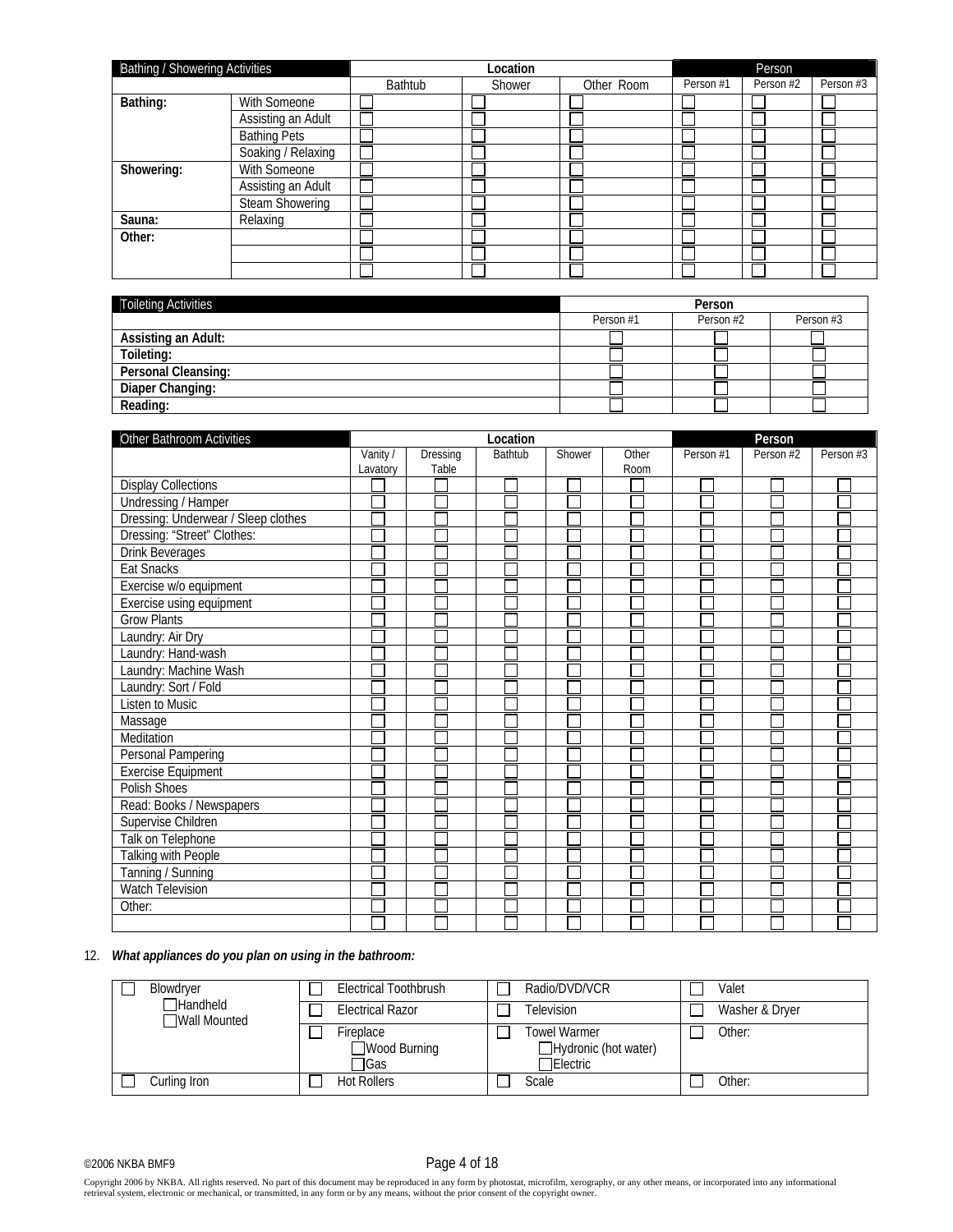## **Storage Checklist**

| Item                                     | User                  |                                    |        | <b>Type of Equipment</b>       |                |  | Shelf / Drawer Space Required |
|------------------------------------------|-----------------------|------------------------------------|--------|--------------------------------|----------------|--|-------------------------------|
| Make-up Storage                          | (person $#1$ )        | $\Box$ Yes $\Box$ No               |        |                                |                |  |                               |
|                                          | (person #2)           | $\Box$ Yes $\Box$ No               |        |                                |                |  |                               |
| Shaving Storage                          | (person $#1$ )        | $\Box$ Yes $\Box$ No               |        |                                |                |  |                               |
|                                          | (person #2)           | $\overline{\Box}$ Yes<br>$\Box$ No |        |                                |                |  |                               |
| Hair Grooming Equipment                  | (person $#1$ )        | $\Box$ Yes $\Box$ No               |        |                                |                |  |                               |
|                                          | (person $#2$ )        | $\Box$ Yes $\Box$ No               |        |                                |                |  |                               |
| Hand and Foot Grooming Equip (person #1) |                       | $\Box$ Yes $\Box$ No               |        |                                |                |  |                               |
|                                          | (person $#2$ )        | $\Box$ Yes $\Box$ No               |        |                                |                |  |                               |
| Personal Hygiene Equipment               | (person $#1$ )        | $\overline{\Box}$ Yes<br>$\Box$ No |        |                                |                |  |                               |
|                                          | (person $#2$ )        | $\Box$ Yes $\Box$ No               |        |                                |                |  |                               |
| Medicine / First Aid                     |                       | $\Box$ Yes $\Box$ No               |        |                                |                |  |                               |
| Bathroom Paper Product Storage           |                       | $\Box$ Yes $\Box$ No               |        |                                |                |  |                               |
| <b>Bath Towel Storage</b>                |                       | $\Box$ Yes $\Box$ No               |        |                                |                |  |                               |
| Household Bedroom Linen                  |                       | $\Box$ Yes $\Box$ No               |        |                                |                |  |                               |
| Personal Pampering Equip                 | (person $#1$ )        | $\Box$ Yes $\Box$ No               |        |                                |                |  |                               |
|                                          | (person #2)           | $\Box$ Yes $\Box$ No               |        |                                |                |  |                               |
|                                          | (person $#3$ )        | $\Box$ Yes $\Box$ No               |        |                                |                |  |                               |
|                                          | (person $#4$ )        | $\Box$ Yes $\Box$ No               |        |                                |                |  |                               |
| <b>Exercise Equipment</b>                | (person $#1$ )        | $\Box$ Yes $\Box$ No               |        |                                |                |  |                               |
|                                          | (person #2)           | $\Box$ Yes $\Box$ No               |        |                                |                |  |                               |
|                                          | (person $#3$ )        | $\Box$ Yes $\Box$ No               |        |                                |                |  |                               |
|                                          | (person $#4$ )        | $\Box$ Yes $\Box$ No               |        |                                |                |  |                               |
| Pet Grooming / Bathing Area              |                       | $\Box$ Yes $\Box$ No               |        |                                |                |  |                               |
| <b>Cleaning Supply Storage</b>           |                       | $\Box$ Yes $\Box$ No               |        |                                |                |  |                               |
| Shoe Polishing Paraphernalia             |                       | $\Box$ Yes [<br>$\Box$ No          |        |                                |                |  |                               |
| Other                                    | Hanging               | $\Box$ Yes $\Box$ No               |        | Shelf Lengh:                   | Double Pole: O |  | Single Pole:                  |
|                                          | Shoes                 | # of Pairs                         |        | Boxed:<br>$\Box$ Yes $\Box$ No |                |  | Shelf Length:                 |
|                                          | Folded<br>Clothing    | # of Drawers / Pull- outs          |        |                                |                |  |                               |
|                                          | Accessories           | $\Box$ Yes $\Box$ No               |        | Types:                         |                |  | Wall Space for Racks:         |
|                                          | Hats                  | Rack: □Yes □No                     |        | Boxes: □ Yes □ No              |                |  | Shelf Space:                  |
|                                          | Full Length<br>Mirror | $\Box$ Yes $\Box$ No               |        |                                |                |  |                               |
| Other                                    | Hanging               | $\Box$ Yes $\Box$ No               |        | Shelf Length:                  | Double Pole:   |  | Single Pole: □                |
|                                          | Shoes                 | # of Pairs_                        |        | Boxed: ■ Yes ■ No              |                |  | Shelf Length:                 |
|                                          | Folded<br>Clothing    | # of Drawers:                      |        |                                |                |  |                               |
| Accessories                              |                       | $\Box$ Yes $\Box$ No               | Types: |                                |                |  |                               |
|                                          | <b>Hats</b>           | Rack: □Yes □No                     |        | Boxes: □ Yes □ No              |                |  |                               |
|                                          | Full Length<br>Mirror | $\Box$ Yes $\Box$ No               |        |                                |                |  |                               |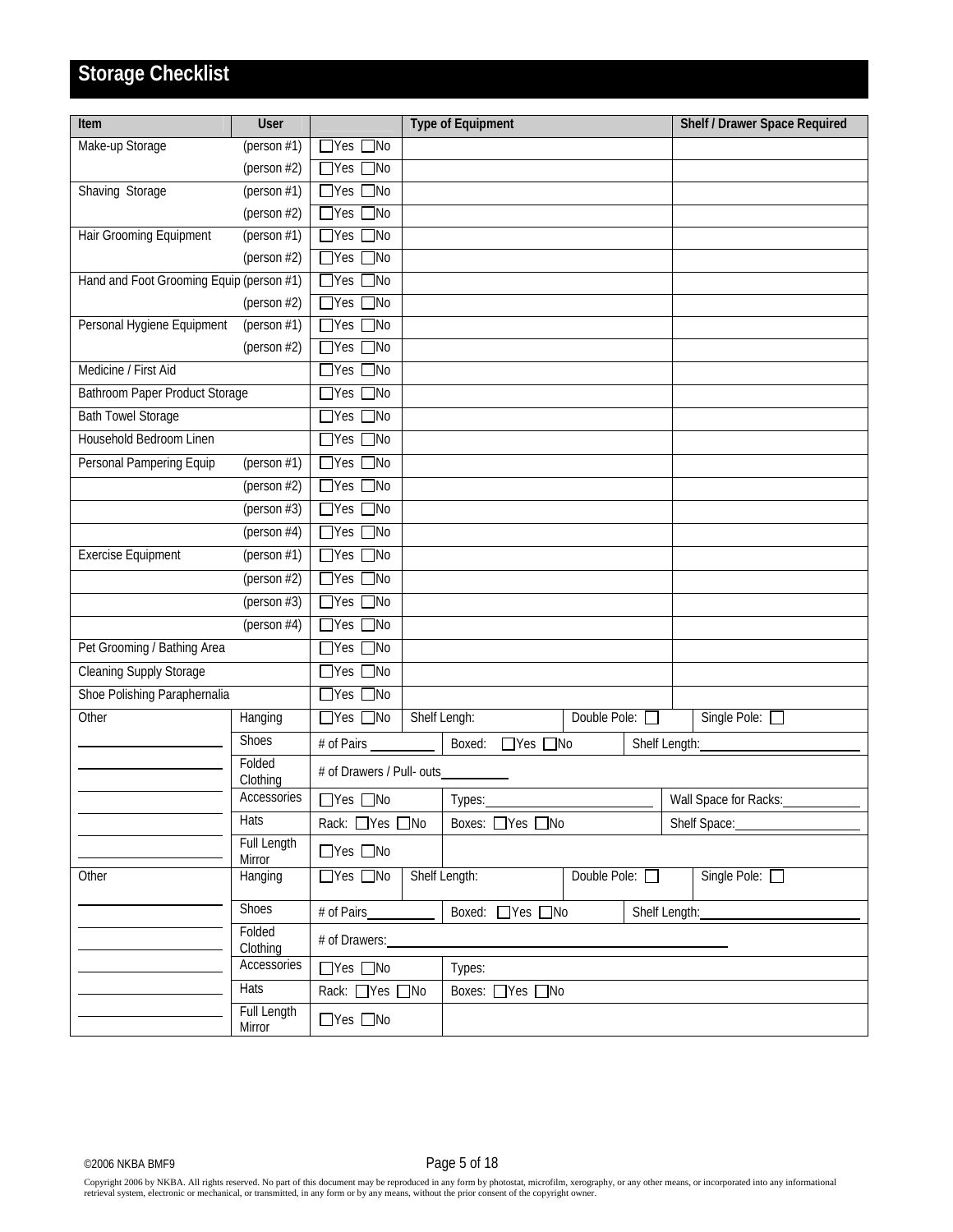| Storage Checklist (Continued) |                      |                                                                                                                        |  |  |  |  |  |
|-------------------------------|----------------------|------------------------------------------------------------------------------------------------------------------------|--|--|--|--|--|
| <b>Laundry Facilities</b>     | $\Box$ Yes $\Box$ No | Equipment Size:                                                                                                        |  |  |  |  |  |
| Mini Kitchen                  | $\Box$ Yes $\Box$ No | What Type of Equipment? □ Bar Sink □ Coffeemaker □ Cooktop □ Microwave<br>$\Box$ Refrigerator $\Box$ Other:<br>□Other: |  |  |  |  |  |
| Other:                        |                      |                                                                                                                        |  |  |  |  |  |

## **Design Information**

1. *What type of feeling would you like your new bathroom space to have? Have you created a scrapbook of notes, photos and ideas of bathrooms that you like?*

| American Country       | Asian / Warm Contemporary     | Old World European                   | Sleek Contemporary |
|------------------------|-------------------------------|--------------------------------------|--------------------|
| <b>American Formal</b> | □ Craftsman / Arts and Crafts | Personal Design Statement (Eclectic) | $\Box$ Traditional |

 $\mathcal{L}_1 = \{ \mathcal{L}_1 = \{ \mathcal{L}_2 = \{ \mathcal{L}_1 = \{ \mathcal{L}_2 = \{ \mathcal{L}_1 = \{ \mathcal{L}_2 = \{ \mathcal{L}_2 = \{ \mathcal{L}_2 = \{ \mathcal{L}_1 = \{ \mathcal{L}_2 = \{ \mathcal{L}_2 = \{ \mathcal{L}_2 = \{ \mathcal{L}_2 = \{ \mathcal{L}_2 = \{ \mathcal{L}_2 = \{ \mathcal{L}_2 = \{ \mathcal{L}_2 = \{ \mathcal{L}_2 = \{ \mathcal{L}_2 = \{ \mathcal{L}_2 = \{ \mathcal{L}_1 = \{$  $\_$  ,  $\_$  ,  $\_$  ,  $\_$  ,  $\_$  ,  $\_$  ,  $\_$  ,  $\_$  ,  $\_$  ,  $\_$  ,  $\_$  ,  $\_$  ,  $\_$  ,  $\_$  ,  $\_$  ,  $\_$  ,  $\_$  ,  $\_$  ,  $\_$  ,  $\_$  ,  $\_$  ,  $\_$  ,  $\_$  ,  $\_$  ,  $\_$  ,  $\_$  ,  $\_$  ,  $\_$  ,  $\_$  ,  $\_$  ,  $\_$  ,  $\_$  ,  $\_$  ,  $\_$  ,  $\_$  ,  $\_$  ,  $\_$  ,  $\_$  ,  $\_$  ,  $\_$  ,  $\_$  ,  $\_$  ,  $\_$  ,  $\_$  ,  $\_$  ,  $\_$  ,  $\_$  ,  $\_$  ,  $\_$  ,  $\_$  ,  $\_$  ,  $\_$  ,  $\_$  ,  $\_$  ,  $\_$  ,  $\_$  ,  $\_$  ,  $\_$  ,  $\_$  ,  $\_$  ,  $\_$  ,  $\_$  ,  $\_$  ,  $\_$  ,  $\_$  ,  $\_$  ,  $\_$  ,  $\_$  ,  $\_$  ,  $\_$  ,  $\_$  ,  $\_$  ,  $\_$  ,  $\_$  ,  $\mathcal{L}_\mathcal{L} = \mathcal{L}_\mathcal{L} = \mathcal{L}_\mathcal{L} = \mathcal{L}_\mathcal{L} = \mathcal{L}_\mathcal{L} = \mathcal{L}_\mathcal{L} = \mathcal{L}_\mathcal{L} = \mathcal{L}_\mathcal{L} = \mathcal{L}_\mathcal{L} = \mathcal{L}_\mathcal{L} = \mathcal{L}_\mathcal{L} = \mathcal{L}_\mathcal{L} = \mathcal{L}_\mathcal{L} = \mathcal{L}_\mathcal{L} = \mathcal{L}_\mathcal{L} = \mathcal{L}_\mathcal{L} = \mathcal{L}_\mathcal{L}$  $\_$  ,  $\_$  ,  $\_$  ,  $\_$  ,  $\_$  ,  $\_$  ,  $\_$  ,  $\_$  ,  $\_$  ,  $\_$  ,  $\_$  ,  $\_$  ,  $\_$  ,  $\_$  ,  $\_$  ,  $\_$  ,  $\_$  ,  $\_$  ,  $\_$  ,  $\_$  ,  $\_$  ,  $\_$  ,  $\_$  ,  $\_$  ,  $\_$  ,  $\_$  ,  $\_$  ,  $\_$  ,  $\_$  ,  $\_$  ,  $\_$  ,  $\_$  ,  $\_$  ,  $\_$  ,  $\_$  ,  $\_$  ,  $\_$  ,

2. *What colors do you like?* \_\_\_\_\_\_\_\_\_\_\_\_\_\_\_\_\_\_\_\_\_\_\_\_\_\_\_\_\_\_\_\_\_\_\_\_\_\_\_\_\_\_\_\_\_\_\_\_\_\_\_\_\_\_\_\_\_\_\_\_\_\_\_\_\_\_\_\_\_\_\_\_\_\_\_\_\_\_\_\_\_\_\_\_\_\_\_\_\_\_ *And dislike?* \_\_\_\_\_\_\_\_\_\_\_\_\_\_\_\_\_\_\_\_\_\_\_\_\_\_\_\_\_\_\_\_\_\_\_\_\_\_\_\_\_\_\_\_\_\_\_\_\_\_\_\_\_\_\_\_\_\_\_\_\_\_\_\_\_\_\_\_\_\_\_\_\_\_\_\_\_\_\_\_\_\_\_\_\_\_\_\_\_\_\_\_\_\_\_\_\_\_\_\_\_ What colors are you considering for you new bathroom? What are the color preferences of other family members?

 $\mathcal{L}_\mathcal{L} = \mathcal{L}_\mathcal{L} = \mathcal{L}_\mathcal{L} = \mathcal{L}_\mathcal{L} = \mathcal{L}_\mathcal{L} = \mathcal{L}_\mathcal{L} = \mathcal{L}_\mathcal{L} = \mathcal{L}_\mathcal{L} = \mathcal{L}_\mathcal{L} = \mathcal{L}_\mathcal{L} = \mathcal{L}_\mathcal{L} = \mathcal{L}_\mathcal{L} = \mathcal{L}_\mathcal{L} = \mathcal{L}_\mathcal{L} = \mathcal{L}_\mathcal{L} = \mathcal{L}_\mathcal{L} = \mathcal{L}_\mathcal{L}$ 

 $\mathcal{L}_\mathcal{L} = \mathcal{L}_\mathcal{L} = \mathcal{L}_\mathcal{L} = \mathcal{L}_\mathcal{L} = \mathcal{L}_\mathcal{L} = \mathcal{L}_\mathcal{L} = \mathcal{L}_\mathcal{L} = \mathcal{L}_\mathcal{L} = \mathcal{L}_\mathcal{L} = \mathcal{L}_\mathcal{L} = \mathcal{L}_\mathcal{L} = \mathcal{L}_\mathcal{L} = \mathcal{L}_\mathcal{L} = \mathcal{L}_\mathcal{L} = \mathcal{L}_\mathcal{L} = \mathcal{L}_\mathcal{L} = \mathcal{L}_\mathcal{L}$  $\mathcal{L}_\mathcal{L} = \mathcal{L}_\mathcal{L} = \mathcal{L}_\mathcal{L} = \mathcal{L}_\mathcal{L} = \mathcal{L}_\mathcal{L} = \mathcal{L}_\mathcal{L} = \mathcal{L}_\mathcal{L} = \mathcal{L}_\mathcal{L} = \mathcal{L}_\mathcal{L} = \mathcal{L}_\mathcal{L} = \mathcal{L}_\mathcal{L} = \mathcal{L}_\mathcal{L} = \mathcal{L}_\mathcal{L} = \mathcal{L}_\mathcal{L} = \mathcal{L}_\mathcal{L} = \mathcal{L}_\mathcal{L} = \mathcal{L}_\mathcal{L}$  $\_$  ,  $\_$  ,  $\_$  ,  $\_$  ,  $\_$  ,  $\_$  ,  $\_$  ,  $\_$  ,  $\_$  ,  $\_$  ,  $\_$  ,  $\_$  ,  $\_$  ,  $\_$  ,  $\_$  ,  $\_$  ,  $\_$  ,  $\_$  ,  $\_$  ,  $\_$  ,  $\_$  ,  $\_$  ,  $\_$  ,  $\_$  ,  $\_$  ,  $\_$  ,  $\_$  ,  $\_$  ,  $\_$  ,  $\_$  ,  $\_$  ,  $\_$  ,  $\_$  ,  $\_$  ,  $\_$  ,  $\_$  ,  $\_$  ,

3. *Are there specific materials, fixtures, cabinetry or other features that you have pre-selected and want included in the project?* \_\_\_\_

4. *Design Notes*: \_\_\_\_\_\_\_\_\_\_\_\_\_\_\_\_\_\_\_\_\_\_\_\_\_\_\_\_\_\_\_\_\_\_\_\_\_\_\_\_\_\_\_\_\_\_\_\_\_\_\_\_\_\_\_\_\_\_\_\_\_\_\_\_\_\_\_\_\_\_\_\_\_\_\_\_\_\_\_\_\_\_\_\_\_\_\_\_\_\_\_\_\_\_\_\_\_\_\_\_

| Special Details: |  |  |  |
|------------------|--|--|--|
|                  |  |  |  |
|                  |  |  |  |
|                  |  |  |  |
|                  |  |  |  |
|                  |  |  |  |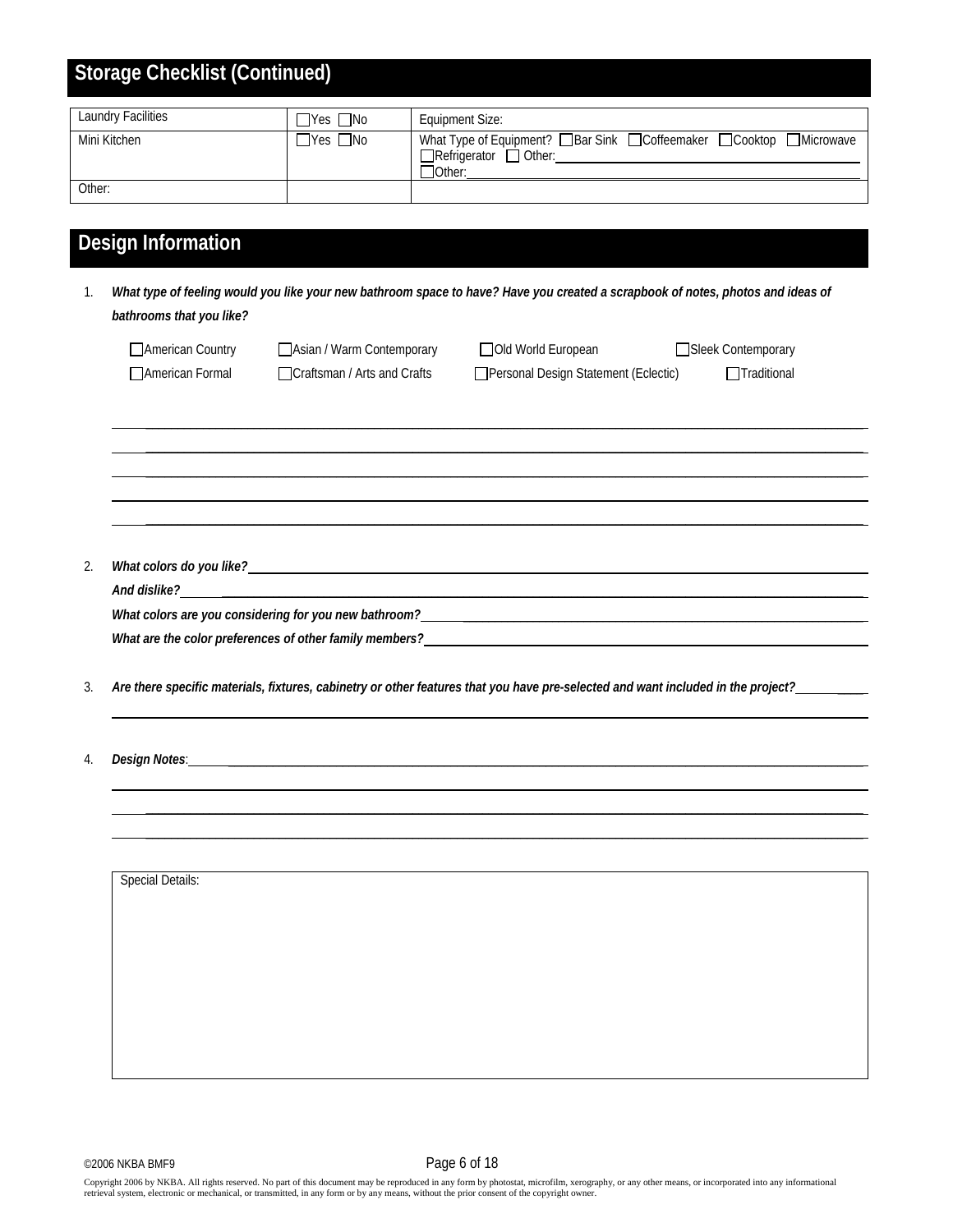| Cabinetry                 |                             |      |      |                         |         | Source       |              |                      |
|---------------------------|-----------------------------|------|------|-------------------------|---------|--------------|--------------|----------------------|
| Key: BS= Bath Specialist  |                             |      |      | <b>Use Existing</b>     |         | Furnished by | Installed by |                      |
| O= Owner OA= Owners Agent |                             |      |      | $\Box$ Yes $\Box$ No    | BS<br>ᄀ | O/OA         | BS           | O/OA<br>$\mathbf{L}$ |
| <b>Style</b>              | Base                        | Wall | Tall | <b>Face Material</b>    |         | Base         | Wall         | Tall                 |
| Furniture (Unfitted)      |                             |      |      | Wood-Species            |         |              |              |                      |
| Built-In (Fitted)         | П                           |      |      | Laminate                |         |              |              |                      |
| Construction              |                             |      |      | Paint                   |         |              |              |                      |
| Framed                    |                             |      |      | Acrylic                 |         |              |              |                      |
| Frameless                 |                             |      |      | Metal                   |         |              |              |                      |
| Door Type                 |                             |      |      | Other:                  |         |              |              |                      |
| Full Overlay              |                             |      |      | Door Style              |         |              |              |                      |
| Partial Overlay           | $\mathcal{L}_{\mathcal{A}}$ |      |      |                         |         |              |              |                      |
| Lip                       | $\sim$                      |      |      |                         |         |              |              |                      |
| Inset                     | $\mathbf{I}$                |      |      |                         |         |              |              |                      |
| Hardware                  |                             |      |      | <b>Color and Finish</b> |         |              |              |                      |
| Knob                      |                             |      |      |                         |         |              |              |                      |
| Pull                      |                             |      |      |                         |         |              |              |                      |
| Finger Pull               |                             |      |      |                         |         |              |              |                      |
| Material                  |                             |      |      |                         |         |              |              |                      |

|                                     |      | Installed by                                                  |           |                                                                  |      |                                                |  |  |
|-------------------------------------|------|---------------------------------------------------------------|-----------|------------------------------------------------------------------|------|------------------------------------------------|--|--|
| $BS \Gamma$                         | O/OA |                                                               | <b>BS</b> |                                                                  | O/OA |                                                |  |  |
| <b>Fascia / Soffit Construction</b> |      |                                                               |           |                                                                  |      |                                                |  |  |
|                                     |      |                                                               |           |                                                                  |      |                                                |  |  |
|                                     |      |                                                               |           |                                                                  |      |                                                |  |  |
|                                     |      | Furnished bv<br>□ Open □ Extended □ Flush □ Recessed □ Remove |           | <b>Fascia / Soffit Materials</b><br>$\Box$ Cornice $\Box$ Other: |      | □Wallpaper □Wood □Display Rail □Paint □Lighted |  |  |

| <b>Surfaces</b>                     |                             |                 |                 |       | Source               |                                      |          |              |                 |                        |       |
|-------------------------------------|-----------------------------|-----------------|-----------------|-------|----------------------|--------------------------------------|----------|--------------|-----------------|------------------------|-------|
| Key: BS= Bath Specialist            |                             |                 |                 |       |                      | <b>Use Existing</b>                  |          | Furnished by |                 | Installed by           |       |
| O= Owner OA= Owners Agent           |                             |                 |                 |       | $\Box$ Yes $\Box$ No |                                      |          |              | O/OA            | <b>BS</b><br>O/OA<br>П |       |
| <b>Material</b>                     | Vanity                      | Shower<br>Walls | Tub<br>Platform | Other |                      | Edge<br><b>Treatment</b>             |          | Vanity       | Shower<br>Walls | <b>Tub Platform</b>    | Other |
| Concrete                            | $\Box$                      | Г               |                 |       |                      | <b>Thickness</b>                     |          |              |                 |                        |       |
| <b>Cultured Marble</b>              | $\mathcal{L}_{\mathcal{A}}$ |                 |                 |       |                      | Shape:                               |          |              |                 |                        |       |
| Decorative Laminate                 | $\Box$                      | Ξ               |                 |       |                      | Bevel                                |          |              |                 |                        |       |
| <b>Engineered Stone</b><br>(Quartz) | $\Box$                      | Ξ               |                 |       |                      | Ogee                                 |          |              |                 |                        |       |
| Granite                             | $\Box$                      | П               |                 |       |                      | <b>Bull Nose</b><br>Full             |          | $\sim$       |                 |                        |       |
| Marble                              | $\overline{\phantom{a}}$    |                 |                 |       |                      |                                      | 1/2 Full |              |                 |                        |       |
| Solid Surface                       | L.                          |                 |                 |       |                      | Square                               |          |              |                 |                        |       |
| Tile                                | $\overline{\phantom{a}}$    |                 |                 |       |                      | Other:                               |          |              |                 |                        |       |
| Size                                |                             |                 |                 |       |                      | Backsplash                           |          |              |                 |                        |       |
| Grout                               |                             |                 |                 |       |                      | Height                               |          |              |                 |                        |       |
| Wood                                | $\overline{\phantom{a}}$    |                 |                 |       |                      | <b>End Splash Sides</b>              |          |              |                 |                        |       |
| Other Stone:                        |                             |                 |                 |       |                      | Countertop ext.<br>over Water Closet |          |              |                 |                        |       |
| <b>Special Notes</b>                |                             |                 |                 |       |                      | <b>Special Notes</b>                 |          |              |                 |                        |       |

©2006 NKBA BMF9 Page 7 of 18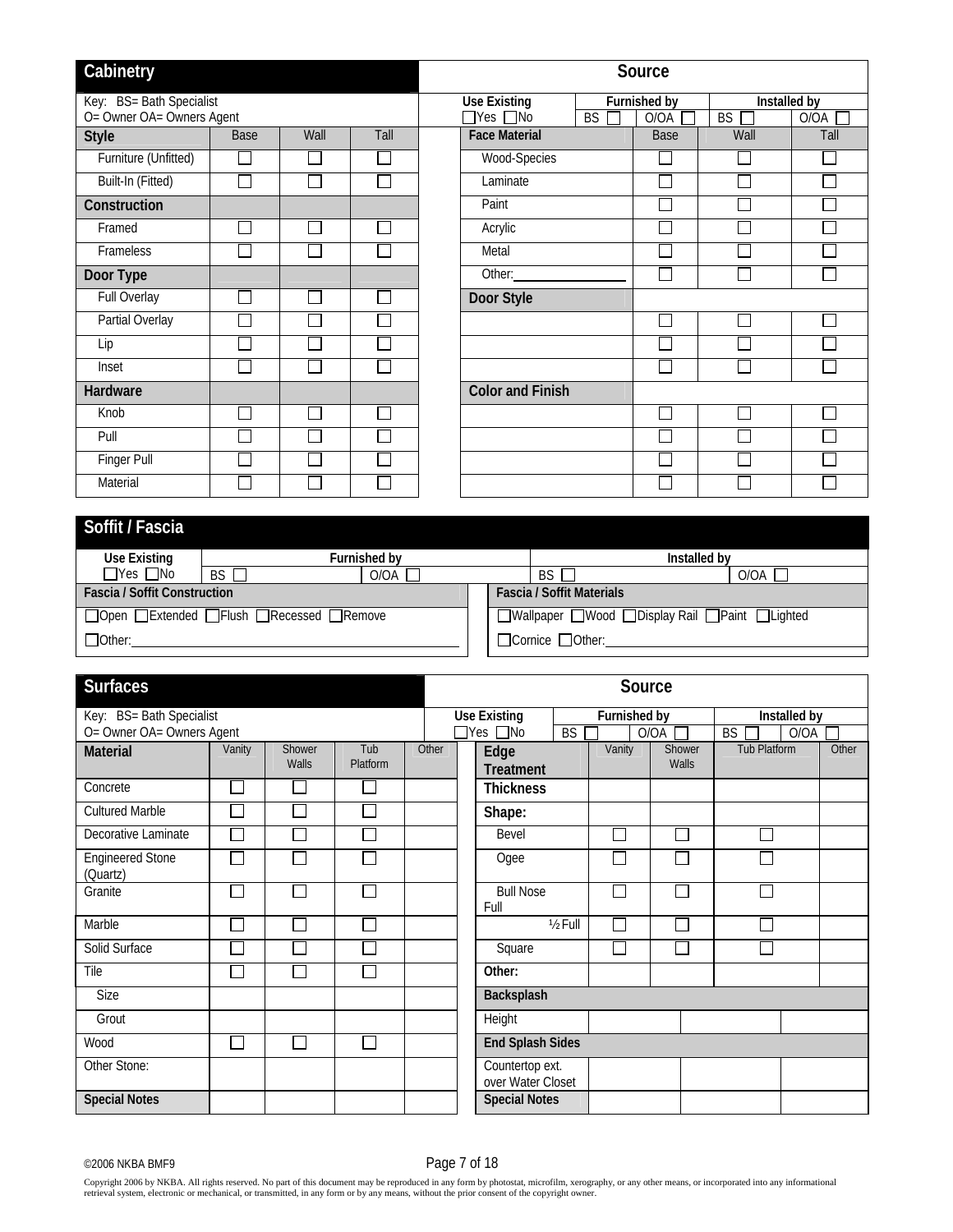| <b>Bath Fixtures &amp; Fittings - Water Closet</b> |           |                         |    |                                                               |  |  |  |  |  |
|----------------------------------------------------|-----------|-------------------------|----|---------------------------------------------------------------|--|--|--|--|--|
| <b>Use Existing</b>                                |           | Furnished by            |    | Installed by<br>O/OA<br>Color:<br>Seat:<br>Trip Lever Finish: |  |  |  |  |  |
| $\Box$ Yes $\Box$ No                               | $BS \Box$ | $O/OA$ $\overline{ }$   | BS |                                                               |  |  |  |  |  |
| Piece Low Profile                                  |           | 2 Piece Standard Height |    |                                                               |  |  |  |  |  |
| Wall Hung                                          |           | <b>Elongated Seat</b>   |    |                                                               |  |  |  |  |  |
| Round Seat                                         |           | Other                   |    |                                                               |  |  |  |  |  |
| Comfort Height                                     |           | Other                   |    | Stop & Supply Finish:                                         |  |  |  |  |  |

| Bath Fixtures & Fittings - Bidet / Bidet Seat       |                                                            |              |           |              |      |  |  |  |  |
|-----------------------------------------------------|------------------------------------------------------------|--------------|-----------|--------------|------|--|--|--|--|
| Use Existing                                        |                                                            | Furnished by |           | Installed by |      |  |  |  |  |
| $\Box$ Yes $\Box$ No                                | $BS \Gamma$                                                | O/OA         | <b>BS</b> |              | O/OA |  |  |  |  |
|                                                     | Vertical Spray Vacuum Breaker<br>Other:<br>$\text{Color:}$ |              |           |              |      |  |  |  |  |
| <b>Horizontal Spray</b><br>Faucet Finish:<br>Other: |                                                            |              |           |              |      |  |  |  |  |

| Bath Fixtures & Fittings - Bathtub                                                      |                |                   |                     |              |             |  |              |      |         |  |  |                    |
|-----------------------------------------------------------------------------------------|----------------|-------------------|---------------------|--------------|-------------|--|--------------|------|---------|--|--|--------------------|
| Use Existing                                                                            |                |                   |                     | Furnished by |             |  | Installed by |      |         |  |  |                    |
| $\Box$ Yes $\Box$ No                                                                    |                | BS                |                     |              | O/OA        |  |              | BS I |         |  |  | O/OA               |
| <b>Material</b><br>Placement                                                            |                |                   |                     |              |             |  |              |      |         |  |  |                    |
| $\Box$ Cast Iron                                                                        |                | $\Box$ Fiberglass | $\Box$ Ceramic Tile |              | Cult Marble |  | Left Drain   |      |         |  |  | $\Box$ Right Drain |
| $\Box$ Steel                                                                            | $\Box$ Acrylic |                   |                     |              |             |  | Fitting #1   |      |         |  |  |                    |
| Configuration                                                                           |                |                   |                     |              |             |  | Type:        |      | Finish: |  |  | Location:          |
| $\Box$ Platform<br>□Platform w/ Steps<br>$\Box$ Free Standing<br>□Skirted<br>Fitting #2 |                |                   |                     |              |             |  |              |      |         |  |  |                    |
|                                                                                         |                |                   |                     |              |             |  | Type:        |      | Finish: |  |  | Location:          |

|                         | <b>Bath Fixtures &amp; Fittings - Shower</b> |                                |                                |           |                        |              |             |            |            |         |               |         |
|-------------------------|----------------------------------------------|--------------------------------|--------------------------------|-----------|------------------------|--------------|-------------|------------|------------|---------|---------------|---------|
| Use Existing            |                                              |                                | Furnished by                   |           |                        | Installed by |             |            |            |         |               |         |
| $\Box$ Yes $\Box$ No    | $BS \Box$                                    | $O/OA$ $\Box$                  |                                |           |                        |              | $BS \Box$   |            |            |         | $O/OA$ $\Box$ |         |
| Fabricated              |                                              |                                | <b>Fittings</b>                |           |                        |              |             |            |            |         |               |         |
| $\Box$ 1 Piece          |                                              | Multiple Piece                 |                                | Shower #1 |                        | Valve Type:  |             | Head Type: |            |         | Finish:       |         |
| Custom                  |                                              |                                | Shower #2                      |           | Valve Type:            |              | Head Type:  |            |            | Finish: |               |         |
| Shower Wall Material:   |                                              | Shower Floor/<br>Pan Material: | <b>Bench Seat</b><br>Material: |           | Shower #3              |              | Valve Type: |            | Head Type: |         |               | Finish: |
| Height:                 |                                              |                                |                                |           | Shower #4- Body Sprays |              |             | Finish:    |            |         |               |         |
|                         |                                              |                                |                                |           | Shower #5- Hand-Held   |              |             | Finish:    |            |         |               |         |
|                         |                                              |                                |                                |           | <b>Diverter</b>        |              |             | Finish:    |            |         |               |         |
| Configuration           |                                              |                                |                                |           |                        |              |             |            |            |         |               |         |
| Finish:<br><b>Drain</b> |                                              |                                |                                |           | Grooming               |              | Recess:     |            |            | Size:   |               |         |
| Size:<br><b>Bench</b>   |                                              |                                |                                |           |                        |              |             |            |            |         |               |         |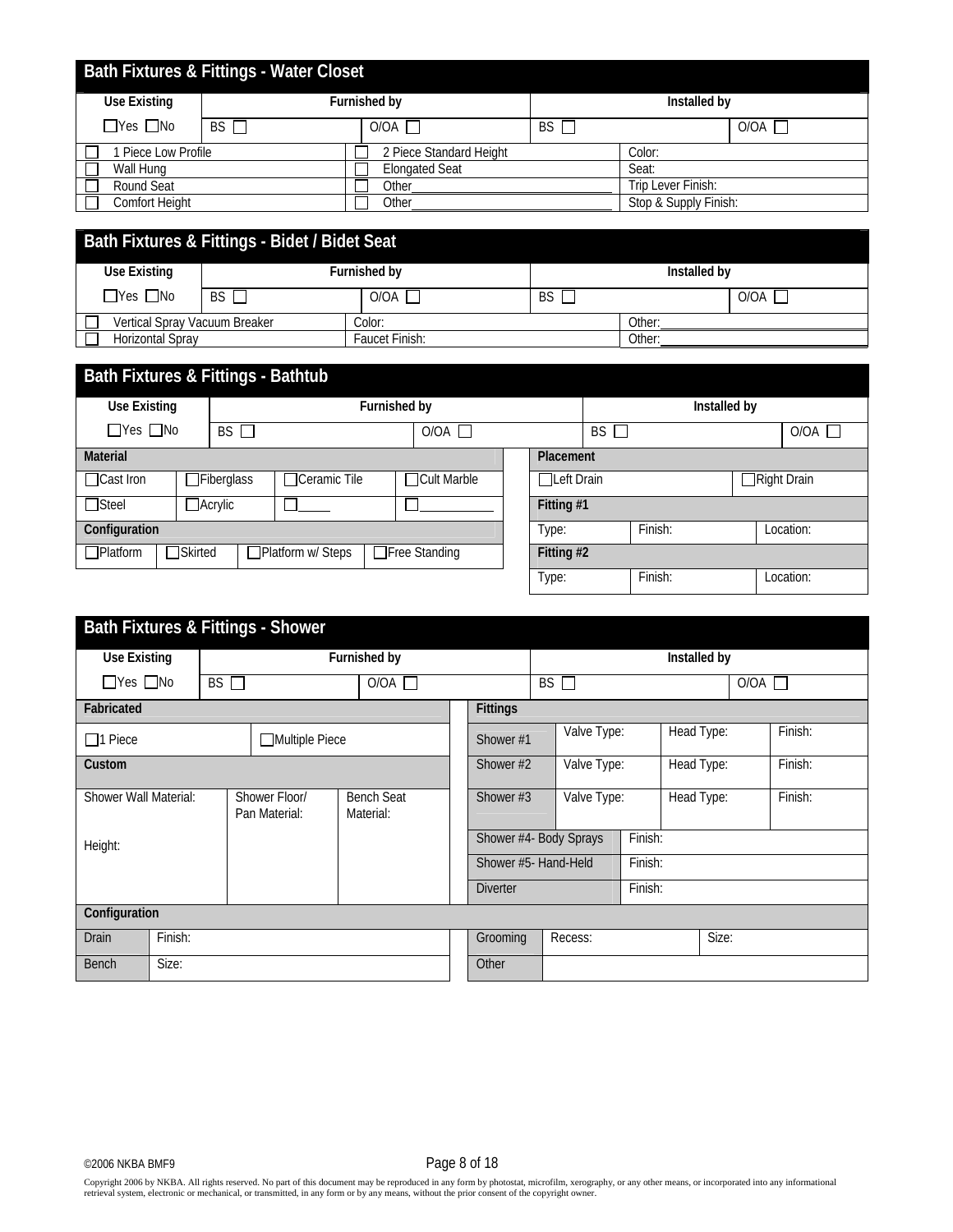| <b>Bath Fixtures &amp; Fittings - Lavatory</b>                      |  |                                  |  |      |              |           |                      |                                        |  |
|---------------------------------------------------------------------|--|----------------------------------|--|------|--------------|-----------|----------------------|----------------------------------------|--|
| Use Existing                                                        |  |                                  |  |      | Furnished by |           |                      | Installed by                           |  |
| $\Box$ Yes $\Box$ No                                                |  | BS                               |  | O/OA |              | <b>BS</b> | O/OA<br>$\mathbf{L}$ |                                        |  |
| <b>Material</b>                                                     |  |                                  |  |      |              |           |                      | <b>Fittings</b>                        |  |
| $\Box$ Porcelain                                                    |  | $\Box$ Glass<br>$\Box$ Cast Iron |  |      |              |           |                      | $\Box$ 4" Centers<br>$\Box$ 8" Centers |  |
| □Stainless Steel                                                    |  | □Decorative Metal                |  |      | □Composition |           |                      | $\Box$ Single Hole<br>□Wall Mounted    |  |
| Configuration                                                       |  |                                  |  |      |              |           |                      | Finish                                 |  |
| Pedestal/Trap Cover<br>Under-Counter<br>Wall Hung<br><b>TRimmed</b> |  |                                  |  |      |              |           |                      |                                        |  |
| TSelf-Rimmed<br>$\Box$ Other:<br>$\Box$ Vessel<br>$\Box$ Integral   |  |                                  |  |      |              |           |                      |                                        |  |

| Ventilation          |                    |                          |                  |              |
|----------------------|--------------------|--------------------------|------------------|--------------|
| <b>Use Existing</b>  |                    | Furnished by             | Installed by     |              |
| $\Box$ Yes $\Box$ No | BS                 | O/OA                     | <b>BS</b>        | O/OA         |
| $\Box$ Fan           | Fan, Light (Combo) | Fan, Light, Heat (Combo) | $\Box$ Switch    | $\Box$ Timer |
| CFM Capacity:        |                    |                          | Duct Work Space: |              |

| Heating              |              |              |              |                 |
|----------------------|--------------|--------------|--------------|-----------------|
| <b>Use Existing</b>  |              | Furnished by | Installed by |                 |
| $\Box$ Yes $\Box$ No | $BS \Box$    | O/OA         | <b>BS</b>    | $O/OA$ $\Gamma$ |
| $\Box$ Auxiliary     | $\Box$ Timer | Placement:   |              |                 |
| $\Box$ Switch        |              |              |              |                 |

| Enclosures (Steam Door/s, Shower, Doors, Drapes, Etc.) |         |           |  |                       |  |           |           |           |              |  |  |
|--------------------------------------------------------|---------|-----------|--|-----------------------|--|-----------|-----------|-----------|--------------|--|--|
| <b>Use Existing</b><br>Furnished by                    |         |           |  |                       |  |           |           |           | Installed by |  |  |
| $\Box$ Yes $\Box$ No                                   |         | $BS \Box$ |  | $O/OA$ $\overline{ }$ |  | <b>BS</b> |           |           | O/OA         |  |  |
| Tub                                                    | Finish: |           |  | Size:                 |  | Type:     | Material: |           |              |  |  |
| Shower                                                 | Finish: |           |  | Size:                 |  | Type:     |           | Material: |              |  |  |
| <b>Steam</b>                                           | Finish: |           |  | Size:                 |  | Type:     |           | Material: |              |  |  |
| Sauna                                                  | Finish: |           |  | Size:                 |  | Гуре:     |           | Material: |              |  |  |
| Size:<br>Curtain Rod Finish:                           |         |           |  | Curtains (Color)      |  |           | Size:     |           |              |  |  |

| <b>Light Fixtures</b> |                                                                                |                    |              |              |  |                |  |                                       |                |  |                              |
|-----------------------|--------------------------------------------------------------------------------|--------------------|--------------|--------------|--|----------------|--|---------------------------------------|----------------|--|------------------------------|
| Use Existing          |                                                                                | Furnished by       |              |              |  |                |  | Installed by                          |                |  |                              |
| $\Box$ Yes $\Box$ No  | BS                                                                             | $O/OA$ $\Box$      |              |              |  |                |  | BS.<br>$O/OA$ $\Box$<br>$\mathcal{L}$ |                |  |                              |
| General               |                                                                                |                    |              |              |  | Ambient        |  |                                       |                |  |                              |
| $\Box$ Incandescent   | $\Box$ Halogen                                                                 | □Fluorescent       | $\Box$ Xenon |              |  | $\Box$ Cove    |  | $\Box$ Recessed                       | $\Box$ Pendant |  | $\square$ Surface<br>Mounted |
| Decorative            |                                                                                |                    |              |              |  | $\sqcap$ Track |  | <b>Tincandescent</b>                  | Halogen        |  | □Fluorescent                 |
| Incandescent          | <b>Special Details</b><br>$\Box$ Fluorescent<br><b>Xenon</b><br><b>Halogen</b> |                    |              |              |  |                |  |                                       |                |  |                              |
| <b>Task Lighting</b>  |                                                                                |                    |              |              |  |                |  |                                       |                |  |                              |
| □Incandescent         | <b>Halogen</b>                                                                 | <b>Fluorescent</b> |              | $\Box$ Xenon |  |                |  |                                       |                |  |                              |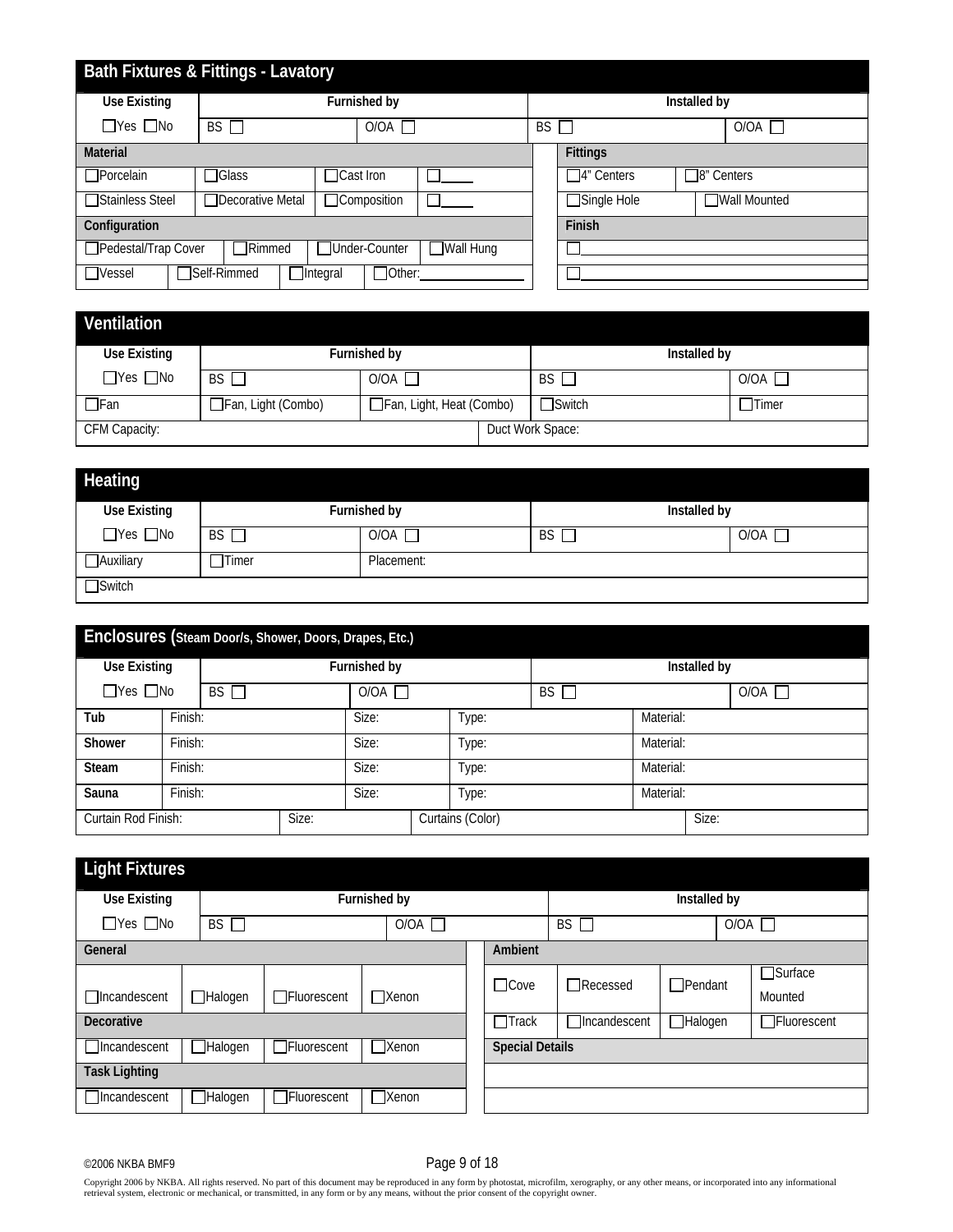| <b>Accessories</b>       |           |                     |                 |                     |                 |               |  |
|--------------------------|-----------|---------------------|-----------------|---------------------|-----------------|---------------|--|
| <b>Use Existing</b>      |           | <b>Furnished by</b> |                 | <b>Installed by</b> |                 |               |  |
| $\Box$ Yes $\Box$ No     | $BS \Box$ | O/OA                |                 | $BS \Box$           |                 | $O/OA$ $\Box$ |  |
| <b>Glass Shelves</b>     | Oty:      |                     | Support:        |                     | Size:           |               |  |
|                          | Finish:   |                     | Edge Treatment: |                     |                 |               |  |
| Medicine Cabinet         | Qty:      | □Surface Mount      | Recessed        |                     | Size: $\square$ |               |  |
|                          | Finish:   | Mirror Size: 0      |                 |                     |                 |               |  |
| Mirror                   | Oty:      | Surface Mount       | $\Box$ Frame    |                     |                 |               |  |
| <b>Towel Bars</b>        | Oty:      | Finish:             | Size:           |                     | No:             |               |  |
| <b>Towel Rings</b>       | Oty:      | Finish:             | Size:           |                     | No:             |               |  |
| Robe Hooks               | Oty:      | Finish:             | Size:           |                     | No:             |               |  |
| <b>Tub Soap Dish</b>     | Qty:      | Surface Mount       | Recessed        | Finish:             |                 | Placement:    |  |
| Shower Soap Dish         | Qty:      | Surface Mount       | <b>Recessed</b> | Finish:             |                 | Placement:    |  |
| <b>Bidet Soap Dish</b>   | Oty:      | Surface Mount       | <b>Recessed</b> | Finish:             |                 | Placement:    |  |
| Lavatory Soap Dish       | Qty:      | Surface Mount       | Recessed        | Finish:             |                 | Placement:    |  |
| <b>Tub Grab Bars</b>     | Oty:      | Finish:             |                 | Placement:          |                 |               |  |
| <b>Toilet Grab Bars</b>  | Oty:      | Finish:             |                 | Placement:          |                 |               |  |
| Paper Holder             | Qty:      | Surface Mount       | <b>Recessed</b> | Finish:             |                 | Placement:    |  |
| Magazine Rack            | Oty:      | Surface Mount       | Recessed        | Finish:             |                 | Placement:    |  |
| Soap/Lotion<br>Dispenser | Qty:      | Finish:             |                 | Placement:          |                 |               |  |
| Tumbler Holder           | Oty:      | Finish:             |                 | Placement:          |                 |               |  |
| Toothbrush Holder        | Qty:      | Finish:             |                 | Placement:          |                 |               |  |
| <b>TV</b>                | Oty:      | Finish:             |                 | Placement:          |                 |               |  |

| Sauna                |              |                |               |                 |           |              |      |
|----------------------|--------------|----------------|---------------|-----------------|-----------|--------------|------|
| Use Existing         | Furnished by |                |               |                 |           | Installed by |      |
| $\Box$ Yes $\Box$ No | BS I         |                | $O/OA$ $\Box$ |                 | <b>BS</b> |              | O/OA |
| Capacity:            |              | Interior:      |               | Style:          |           | Heater:      |      |
| Timer Location:      |              | Wall Material: |               | Floor Material: |           | Other:       |      |

| <b>Steam Bath</b>              |                           |                 |                |                 |
|--------------------------------|---------------------------|-----------------|----------------|-----------------|
| Use Existing                   | Furnished by              |                 | Installed by   |                 |
| $\Box$ Yes $\Box$ No           | BS I                      | AO\O            | <b>BS</b>      | 0/0A [          |
| $\sqcap$ Tub<br><b>TShower</b> | Steam Generator Location: | Timer Location: | Wall Material: | Floor Material: |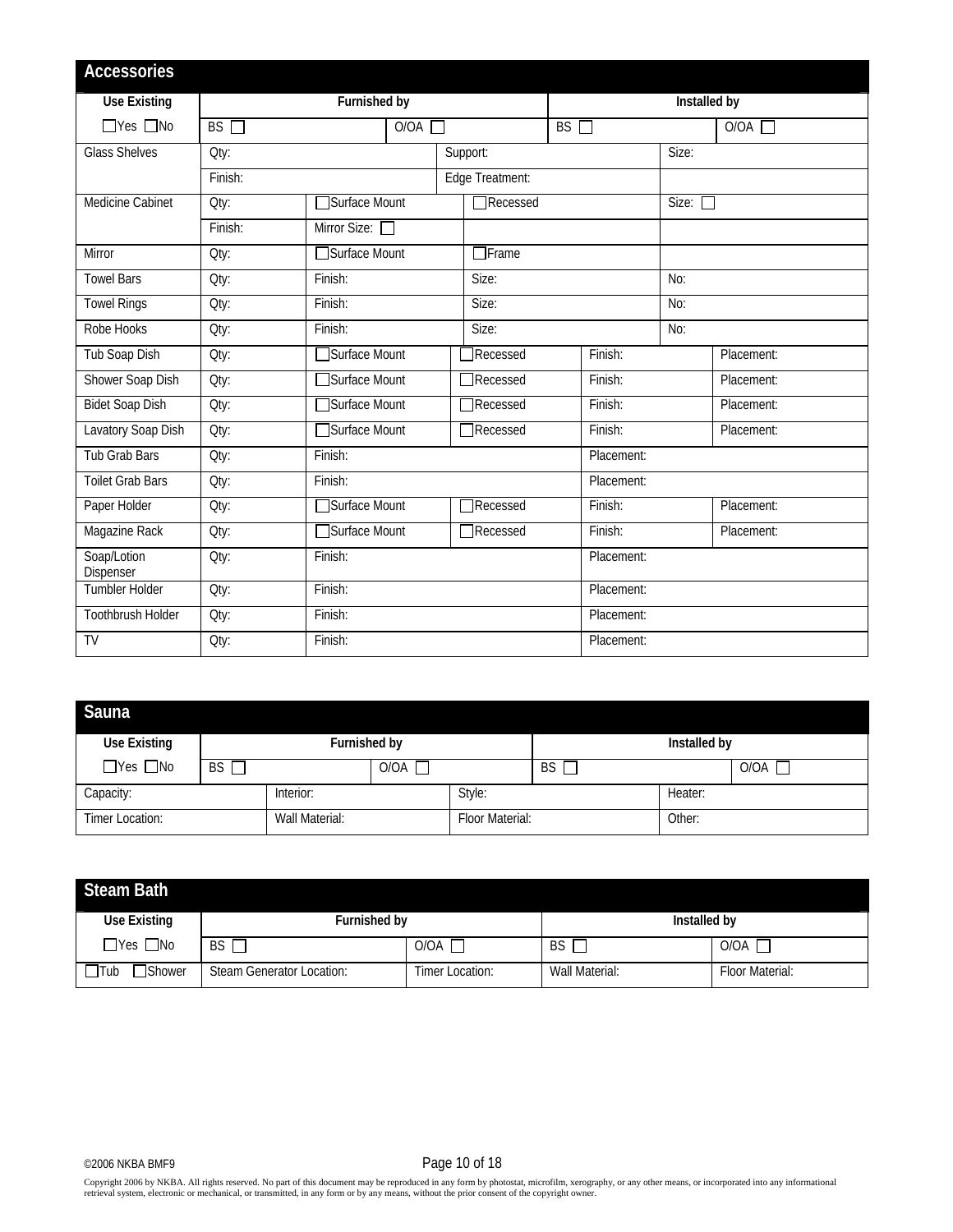| <b>Exercise Equipment</b>  |       |                                       |
|----------------------------|-------|---------------------------------------|
| Treadmill                  | Size: | Clearance Required: 30 sq. ft         |
| Free Weights               | Size: | Clearance Required: 20-30 sq. ft.     |
| Bikes, Recumbent & Upright | Size: | Clearance Required: 10 sq. ft.        |
| Rowing Machines            | Size: | Clearance Required: 20 sq. ft.        |
| <b>Stair Climbers</b>      | Size: | Clearance Required: 10 to 20 sq. ft.  |
| Ski Machines               | Size: | Clearance Required: 25 sq. ft.        |
| Single-Station Gym         | Size: | Clearance Required: 35 sq. ft.        |
| Multi-Station Gym          | Size: | Clearance Required: 50 to 200 sq. ft. |
| Yoga Matte                 | Size: | Clearance Required:                   |
|                            |       |                                       |
|                            |       |                                       |
|                            |       |                                       |
|                            |       |                                       |

| <b>Flooring</b>          |                        |  |                          |                             |                 |  |              |               |            |  |
|--------------------------|------------------------|--|--------------------------|-----------------------------|-----------------|--|--------------|---------------|------------|--|
| <b>Use Existing</b>      | Furnished by           |  |                          |                             | Installed by    |  |              |               |            |  |
| $\Box$ Yes $\Box$ No     | <b>BS</b><br>O/OA<br>Ξ |  |                          | <b>BS</b><br>O/OA<br>$\Box$ |                 |  |              |               |            |  |
| <b>Floor Preparation</b> |                        |  | <b>Floor Covering</b>    |                             |                 |  |              |               |            |  |
| $\Box$ Removal:          |                        |  | <b>Material</b>          |                             |                 |  |              |               |            |  |
| $\Box$ Leveling:         |                        |  | Bamboo                   |                             | Carpet          |  | Ceramic Tile |               | Cork       |  |
| $\Box$ Shim:             |                        |  | Laminate                 |                             | Linoleum        |  | Vinyl-Sheet  | $\mathcal{L}$ | Vinyl-Tile |  |
| □ Subfloor Material:     |                        |  | Wood                     | L                           | Wood-Engineered |  | Stone        |               | Other      |  |
| □Underlayment:           |                        |  | <b>Color or Pattern:</b> |                             |                 |  |              |               |            |  |
| Baseboard:               |                        |  | Describe:                |                             |                 |  |              |               |            |  |
| Transition Treatment     |                        |  |                          |                             |                 |  |              |               |            |  |

| <b>Windows</b>              | Check all that apply.<br>Slider = S $\text{Casement} = \text{C}$ Double-Hung = DH Skylight = SL Bow = BO Bay = BA<br>Vinyl = V Aluminum = A Aluminum Clad = $AC$ Wood = W Glass Block = GB |  |                             |              |                              |                    |  |  |  |
|-----------------------------|--------------------------------------------------------------------------------------------------------------------------------------------------------------------------------------------|--|-----------------------------|--------------|------------------------------|--------------------|--|--|--|
| <b>Use Existing</b>         |                                                                                                                                                                                            |  | Furnished by                | Installed by |                              |                    |  |  |  |
| $\Box$ Yes $\Box$ No        | KS                                                                                                                                                                                         |  | O/OA                        | $KS$ $\Box$  |                              | $O/OA$ $\Box$      |  |  |  |
| <b>Interior Wall Patch:</b> |                                                                                                                                                                                            |  | <b>Exterior Wall Patch:</b> |              | <b>Sink Vent Relocation:</b> |                    |  |  |  |
| Window $#$                  | Configuration                                                                                                                                                                              |  | <b>New Windows Sizes</b>    |              |                              |                    |  |  |  |
|                             |                                                                                                                                                                                            |  |                             |              |                              | Screen: □ Yes □ No |  |  |  |
|                             |                                                                                                                                                                                            |  |                             |              |                              | Screen: □ Yes □ No |  |  |  |
|                             |                                                                                                                                                                                            |  |                             |              |                              | Screen: □Yes □No   |  |  |  |
|                             |                                                                                                                                                                                            |  |                             |              |                              | Screen: ■ Yes ■ No |  |  |  |
|                             |                                                                                                                                                                                            |  |                             |              |                              | Screen: ■ Yes ■ No |  |  |  |
|                             |                                                                                                                                                                                            |  |                             |              |                              | Screen: □ Yes □ No |  |  |  |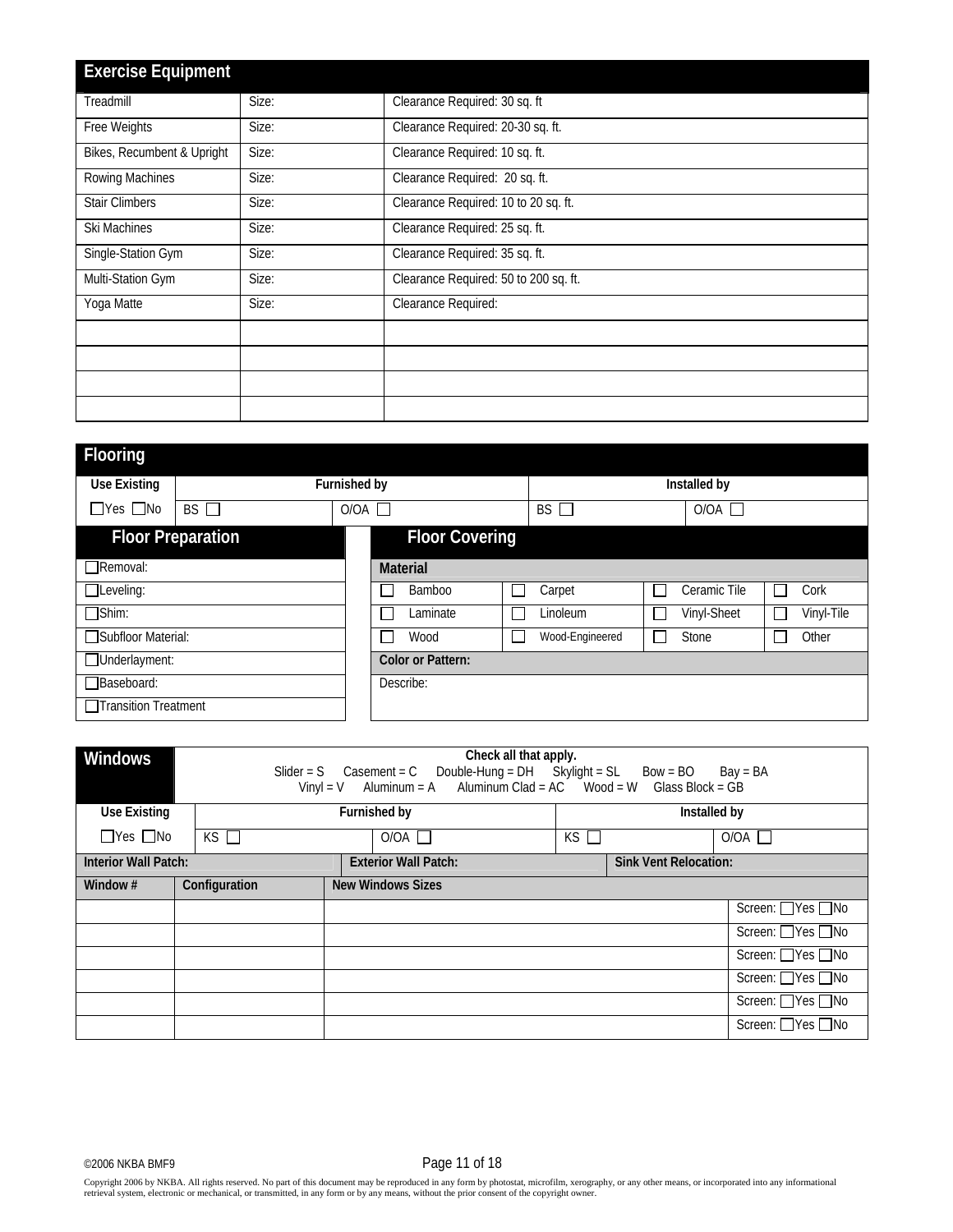| <b>Doors</b>         |               |                      |                                | Check all that apply.                 |              |                              |
|----------------------|---------------|----------------------|--------------------------------|---------------------------------------|--------------|------------------------------|
|                      |               |                      | $Bi-Fold = BF$ Slider = S      | $Pocket = P$ French = F Swing = SW    |              |                              |
|                      |               |                      | Solid Core = $SC$              | $H$ ollow Core = $HC$<br>$Steel = ST$ |              |                              |
| $\Box$ Yes $\Box$ No |               | Furnished by         |                                |                                       | Installed by |                              |
|                      | $KS$ $\Box$   |                      | O/OA                           | $KS$ $\Box$                           |              | $O/OA$ $\Box$                |
| Door#                | Configuration | Hinge                |                                | <b>Size</b>                           |              | <b>Screen</b>                |
|                      |               | $\Box$ Yes $\Box$ No |                                |                                       |              | Screen: ■Yes ■No             |
|                      |               | $\Box$ Yes $\Box$ No |                                |                                       |              | Screen: △Yes △No             |
|                      |               | $\Box$ Yes $\Box$ No |                                |                                       |              | Screen: ■Yes ■No             |
|                      |               | $\Box$ Yes $\Box$ No |                                |                                       |              | Screen: □ Yes □ No           |
|                      |               | $\Box$ Yes $\Box$ No |                                |                                       |              | Screen: □ Yes □ No           |
|                      |               | $\Box$ Yes $\Box$ No |                                |                                       |              | Screen: □Yes □No             |
|                      |               | $\Box$ Yes $\Box$ No |                                |                                       |              | Screen: ■Yes ■No             |
|                      |               | $\Box$ Yes $\Box$ No |                                |                                       |              | Screen: $\Box$ Yes $\Box$ No |
| Hardware Finish:     |               |                      | □Passage □Privacy □Knob □Lever |                                       |              |                              |

| <b>Decorative Surfaces</b>                   |                                               |               |  |                    |                    |                         |                               |                         |               |  |
|----------------------------------------------|-----------------------------------------------|---------------|--|--------------------|--------------------|-------------------------|-------------------------------|-------------------------|---------------|--|
| Use Existing                                 |                                               |               |  | Furnished by       |                    |                         | Installed by                  |                         |               |  |
| $\Box$ Yes $\Box$ No                         | BS <sub>1</sub>                               |               |  | $O/OA$ $\Box$      |                    |                         | $BS \Box$                     |                         | $O/OA$ $\Box$ |  |
| <b>Wall Preparation</b>                      | New Plaster/Drywall<br>□Clean                 |               |  | $\Box$ Patch Exist |                    | Remove Exist. Covering: |                               |                         |               |  |
| <b>Wall Finish</b>                           | New Plaster/Drywall                           |               |  | $\Box$ Clean       | $\Box$ Patch Exist |                         |                               | Remove Exist. Covering: |               |  |
| Ceiling Finish                               |                                               | <b>TPaint</b> |  | <b>JWallpaper</b>  |                    |                         | □Suspended<br><b>□Vaulted</b> |                         | $\Box$ Other: |  |
| New Plaster / Drywall<br>Ceiling Preparation |                                               | $\Box$ Clean  |  | $\Box$ Patch Exist |                    |                         | Remove Existing Covering      |                         |               |  |
|                                              |                                               | Other:        |  |                    |                    |                         | Repairs:                      |                         |               |  |
| <b>Window Treatment</b>                      | $\Box$ Fabric<br>∏Blinds<br><b>■</b> Shutters |               |  |                    | Other:             |                         |                               |                         |               |  |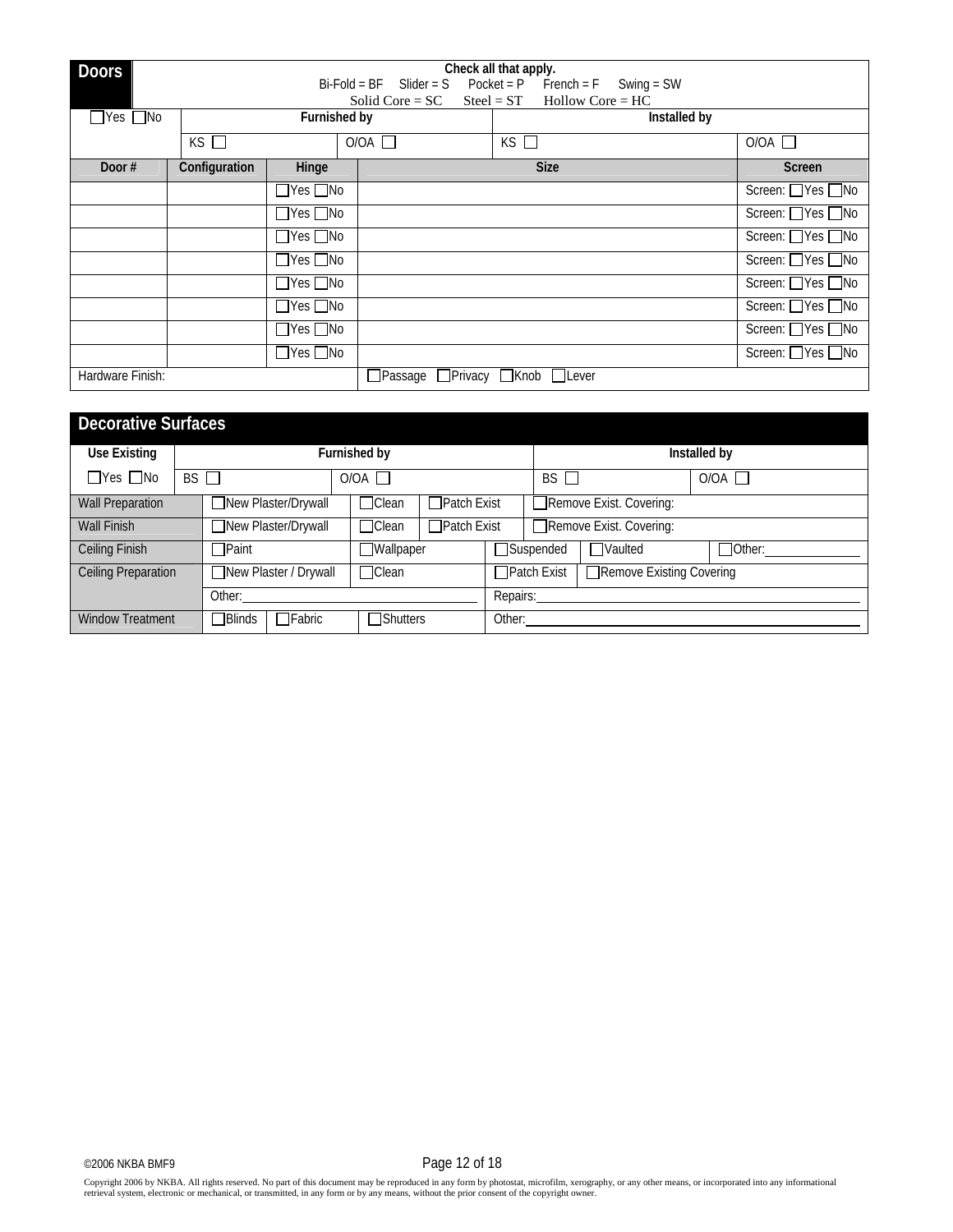| Construction              | Source       |           |                | Category                                                                                                                                                                                                                             |
|---------------------------|--------------|-----------|----------------|--------------------------------------------------------------------------------------------------------------------------------------------------------------------------------------------------------------------------------------|
|                           | Use          |           | Responsibility |                                                                                                                                                                                                                                      |
|                           | Existing     | <b>BS</b> | 0/0A           |                                                                                                                                                                                                                                      |
| <b>HVAC</b>               | $\Box$       | $\Box$    | $\Box$         | Air Conditioning System Age:                                                                                                                                                                                                         |
| Details:                  |              |           |                |                                                                                                                                                                                                                                      |
|                           |              |           |                |                                                                                                                                                                                                                                      |
|                           |              |           |                | Heating System Age: 1999                                                                                                                                                                                                             |
|                           |              |           |                |                                                                                                                                                                                                                                      |
|                           |              |           |                |                                                                                                                                                                                                                                      |
|                           |              |           |                | Bathroom Exhaust Fan Age: 1998                                                                                                                                                                                                       |
|                           |              |           |                |                                                                                                                                                                                                                                      |
|                           |              |           |                |                                                                                                                                                                                                                                      |
| Electrical Work:          |              |           |                | New Service Panel: 1990 1991                                                                                                                                                                                                         |
|                           |              |           |                |                                                                                                                                                                                                                                      |
|                           |              |           |                |                                                                                                                                                                                                                                      |
|                           |              |           |                | Heated Floor: □ Yes □ No<br>Heated Towel Bar: PYes no                                                                                                                                                                                |
|                           |              |           |                |                                                                                                                                                                                                                                      |
| Plumbing:                 |              |           |                | New Rough-In Requirements: New Rough-In Requirements:                                                                                                                                                                                |
|                           |              |           |                |                                                                                                                                                                                                                                      |
|                           |              |           |                | Modifications to Exist. Lines: 1997 Modifications to Exist. Lines:                                                                                                                                                                   |
| <b>General Carpentry:</b> | $\mathsf{L}$ |           |                | <b>Demolition Work</b>                                                                                                                                                                                                               |
|                           |              |           |                | Exist. Fixture and Equip. Removal: <b>Existen Strutter and Equip.</b> Removal:                                                                                                                                                       |
|                           |              |           |                | Trash Removal: Trash Removal:                                                                                                                                                                                                        |
|                           |              |           |                | Reconstruction Work (Except as previously noted.)                                                                                                                                                                                    |
|                           |              |           |                | Widows: Nicolas Contractor Contractor Contractor Contractor Contractor Contractor Contractor Contractor Contractor Contractor Contractor Contractor Contractor Contractor Contractor Contractor Contractor Contractor Contract       |
|                           |              |           |                |                                                                                                                                                                                                                                      |
|                           |              |           |                | Interior Walls: <u>contract and a series of the series of the series of the series of the series of the series of the series of the series of the series of the series of the series of the series of the series of the series o</u> |
|                           |              |           |                | Exterior Walls: No. 2004 12: 2006 2014 12: 2015 2016 2017 2018 2019 2017 2018 2019 2017 2018 2019 2017 2018 20                                                                                                                       |
|                           |              |           |                |                                                                                                                                                                                                                                      |
|                           |              |           |                |                                                                                                                                                                                                                                      |
|                           |              |           |                |                                                                                                                                                                                                                                      |
| Miscellaneous Work:       | $\Box$       |           | $\mathbb{R}^n$ | Jobsite / Room Clean-up: <b>Market Accord Clean-up: Market Accord Clean-up: Market Accord Clean-up: Market Accord Clean-up: Market Accord Clean-up: Market Accord Clean-up: Market Accord Clean-up: Market Accord </b>               |
|                           |              |           |                | Building Permits: National Communication of the Communication of the Communication of the Communication of the                                                                                                                       |
|                           |              |           |                | Structural Engineering / Architectural Fees: <b>Marken</b>                                                                                                                                                                           |
|                           |              |           |                |                                                                                                                                                                                                                                      |
|                           |              |           |                | Jobsite Delivery: <u>contract and the set of the set of the set of the set of the set of the set of the set of the set of the set of the set of the set of the set of the set of the set of the set of the set of the set of the</u> |
|                           |              |           |                |                                                                                                                                                                                                                                      |
|                           |              |           |                |                                                                                                                                                                                                                                      |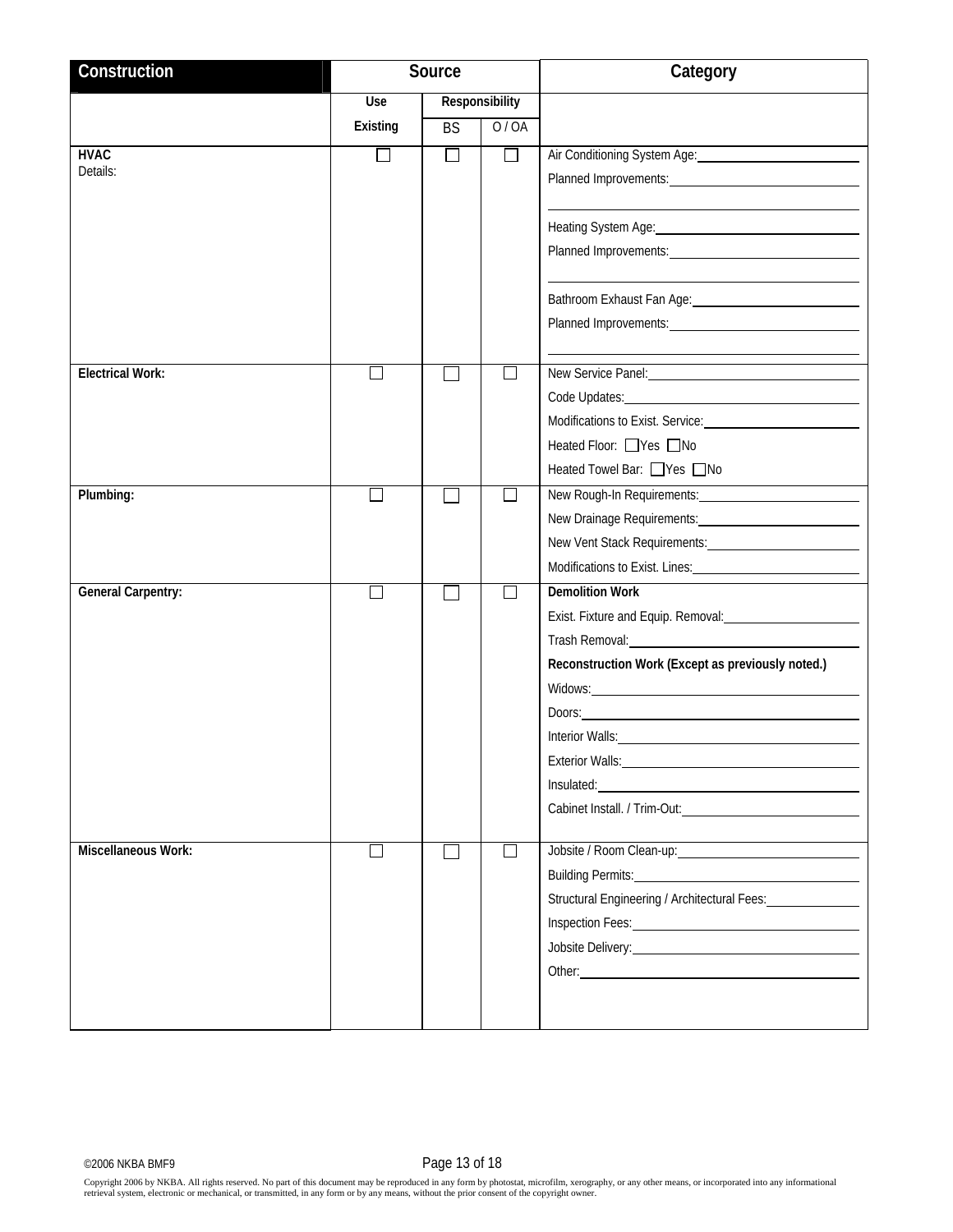# **Existing Construction Details**

|    | Delivery Truck Clearances: Manual Clearances: Elevator Size Limitations: Manual Clearances: Manual Clearances:                                                                                                                                                   |
|----|------------------------------------------------------------------------------------------------------------------------------------------------------------------------------------------------------------------------------------------------------------------|
|    | Access to Bath: Through House Exterior Access                                                                                                                                                                                                                    |
|    | 2. Type of Neighborhood:<br>□Rural □Suburban □Urban □Historic □Mixed Use □Multi-Family □Gated Community □Planned Development                                                                                                                                     |
|    | 3. Type of Home:<br>□Single Family □Duplex □Townhouse □Condominium □Apartment / Flat □Other:                                                                                                                                                                     |
|    | 4. Structure of Home:<br>□One Story □Two-Story □Three-Story □Ranch □Split-Level □Split-Foyer/Raised Ranch □Other: ________________                                                                                                                               |
|    |                                                                                                                                                                                                                                                                  |
|    |                                                                                                                                                                                                                                                                  |
|    | 7. Is the home historic? TYes No What time period?<br>The series of the home historic? Tyes TNo What time period?<br>The series of the manufacture of the home manufacture of the Microsoft What time period?                                                    |
|    | 8. Is the home part of a Homeowner's Association? Ves No<br>Are there Homeowner's Association covenants or restrictions affecting the home? $\Box$ Yes $\Box$ No                                                                                                 |
| 9. | Style of Home (Interior)<br>Colors: <u>Colors: Colors: Colors: Colors: Colors: Colors: Colors: Colors: Colors: Colors: Colors: Colors: Colors: Colors: Colors: Colors: Colors: Colors: Colors: Colors: Colors: Colors: Colors: Colors: Colors: Colors: Color</u> |
|    |                                                                                                                                                                                                                                                                  |
|    |                                                                                                                                                                                                                                                                  |
|    | Accessories: <u>contract and a series of the series of the series of the series of the series of the series of the series of the series of the series of the series of the series of the series of the series of the series of t</u>                             |
|    |                                                                                                                                                                                                                                                                  |
|    | Room Above Bathroom [ <i>compared to a local compared views</i> and a local contract of the Room of the Room of the Room                                                                                                                                         |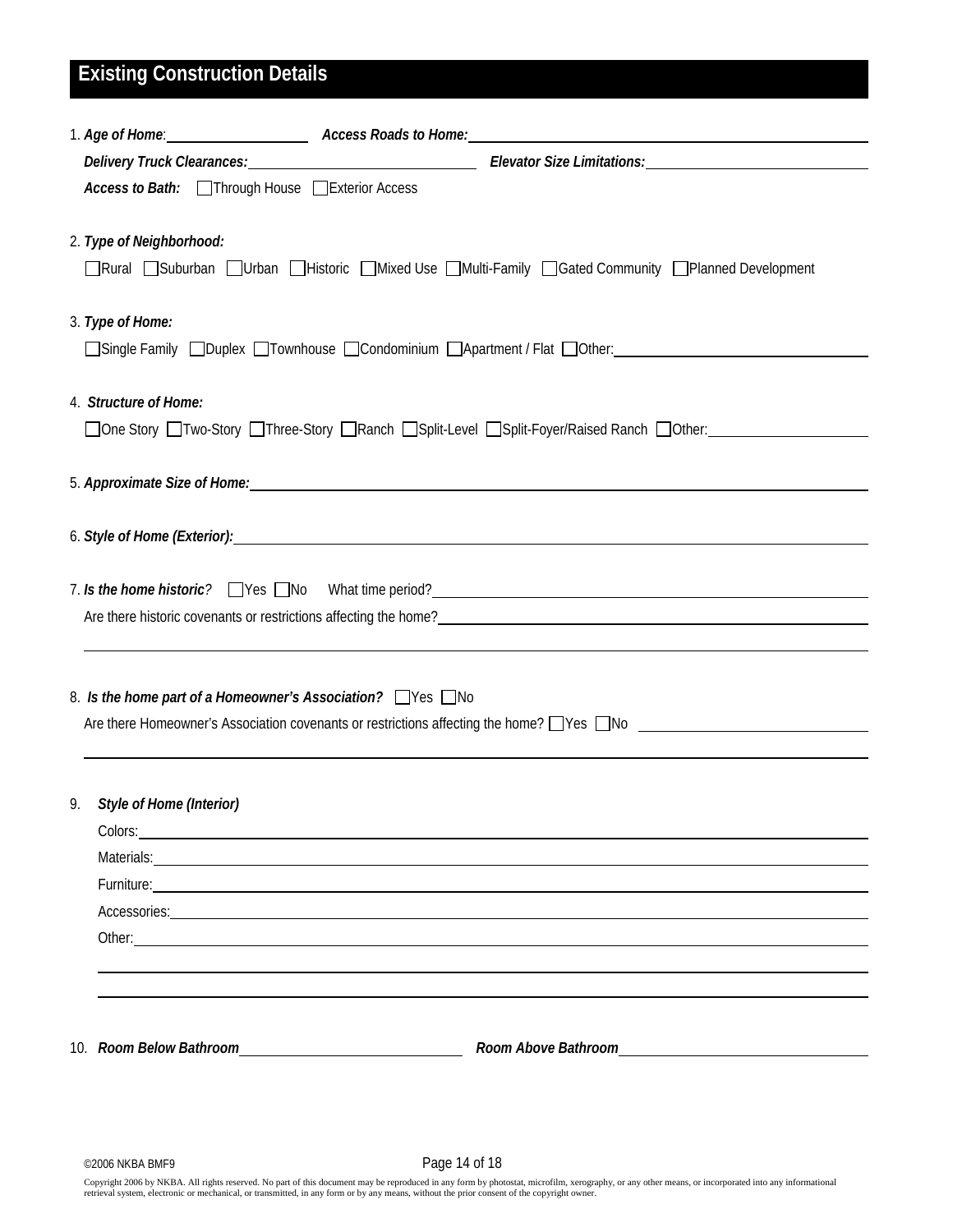|         | 11. Condition of -                                                                                                                                                                                                                                                 |
|---------|--------------------------------------------------------------------------------------------------------------------------------------------------------------------------------------------------------------------------------------------------------------------|
|         |                                                                                                                                                                                                                                                                    |
|         | Floors: <u>Containing</u>                                                                                                                                                                                                                                          |
|         |                                                                                                                                                                                                                                                                    |
|         | Soffit/Fascia: <u>Communication</u> Contract Contract Contract Contract Contract Contract Contract Contract Contract Contract Contract Contract Contract Contract Contract Contract Contract Contract Contract Contract Contract Co                                |
|         | Squareness of Corners: <u>Community Community Community Community Parallel Wall to Within 34)</u>                                                                                                                                                                  |
|         | Is there any hazardous material to be removed?<br><u>Let any</u> the same and the same and the same and the same and the same and the same and the same and the same and the same and the same and the same and the same and the same                              |
|         | 12. Construction of Floor: Slab Frame                                                                                                                                                                                                                              |
|         | 13. Direction of Floor Joists: IParallel to Longest Bathroom Wall Perpendicular to Bathroom Longest Wall Joist Height:                                                                                                                                             |
|         | 14. <i>Exterior:</i> Sprick Aluminum Stucco Wood Other:                                                                                                                                                                                                            |
|         |                                                                                                                                                                                                                                                                    |
|         | 16. Windows Can Be Changed: set Set Sho Doors Can Be Relocated: Set Sho Walls Can Be Relocated: Sho Sho                                                                                                                                                            |
|         | 17. Windows: Sliders Double-Hung Skylights Casement Greenhouse Bow/Bay Other:                                                                                                                                                                                      |
|         | 18. Sewage System: City Service Septic System Other: 18. Sewage System: City Service Company Septies System: 0                                                                                                                                                     |
|         | 19. Type of Roof Material: 19. Type of Roof Material:<br>Age of Roof <b>Age of Roof</b>                                                                                                                                                                            |
| Access: |                                                                                                                                                                                                                                                                    |
|         |                                                                                                                                                                                                                                                                    |
|         | Attic: Crawl Space: Crawlers 2014<br>Basement: 2000 Contract Contract Contract Contract Contract Contract Contract Contract Contract Contract Contract Contract Contract Contract Contract Contract Contract Contract Contract Contract Contract Contract Contract |
|         | Trash Collection Area:<br>Material Storage:<br><u> 1989 - Johann Barn, fransk politik (d. 1989)</u>                                                                                                                                                                |
|         | HVAC: Describe Existing System: Heating: Ventilation: Ventilation: Air Conditioning:                                                                                                                                                                               |
|         | Plumbing:                                                                                                                                                                                                                                                          |
|         | Location of Existing Vent Stack: Notice and State of Transaction of Existing Vent Stack: Notice and State of Transaction of Existing Vent Stack: Notice and State of Transaction of Existing Vent Stack:                                                           |
|         | Add Additional Line: No. 2014 19: 20:20 Add Additional Line: No. 20:20 Add Additional Line: No. 20:20                                                                                                                                                              |
|         | Electrical                                                                                                                                                                                                                                                         |
|         | GFCI Existing: Ves ONo                                                                                                                                                                                                                                             |
|         | New Wiring Access: □Hard □Average □Easy Number of Open Circuits for Expansion:                                                                                                                                                                                     |
|         | Existing Electrical Service Capacity: ________________<br>Number of 120V Circuits: Number of 240V Circuits:                                                                                                                                                        |
|         |                                                                                                                                                                                                                                                                    |

©2006 NKBA BMF9 Page 15 of 18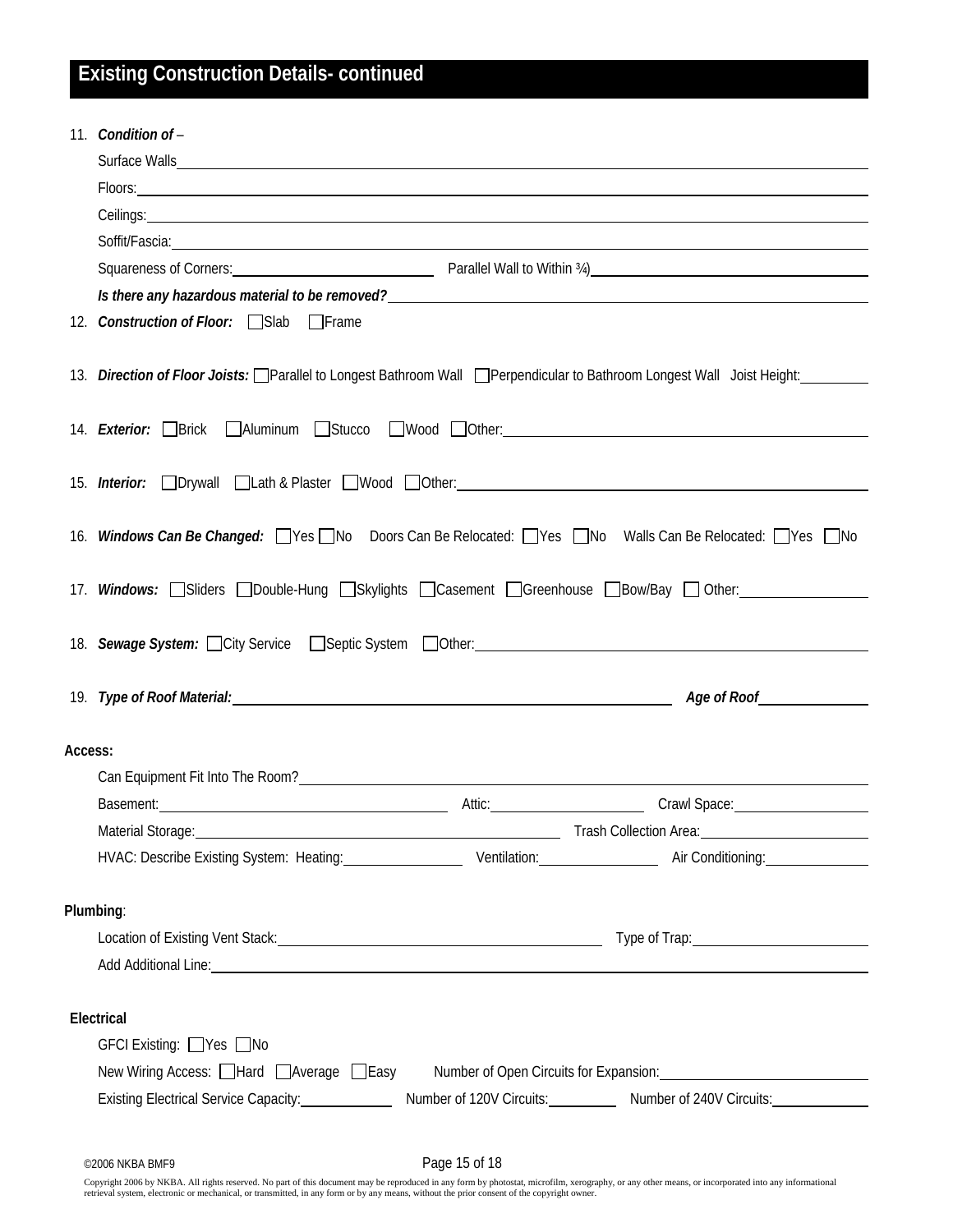## **Existing Plumbing Center Lines**



Copyright 2006 by NKBA. All rights reserved. No part of this document may be reproduced in any form by photostat, microfilm, xerography, or any other means, or incorporated into any informational retrieval system, electronic or mechanical, or transmitted, in any form or by any means, without the prior consent of the copyright owner.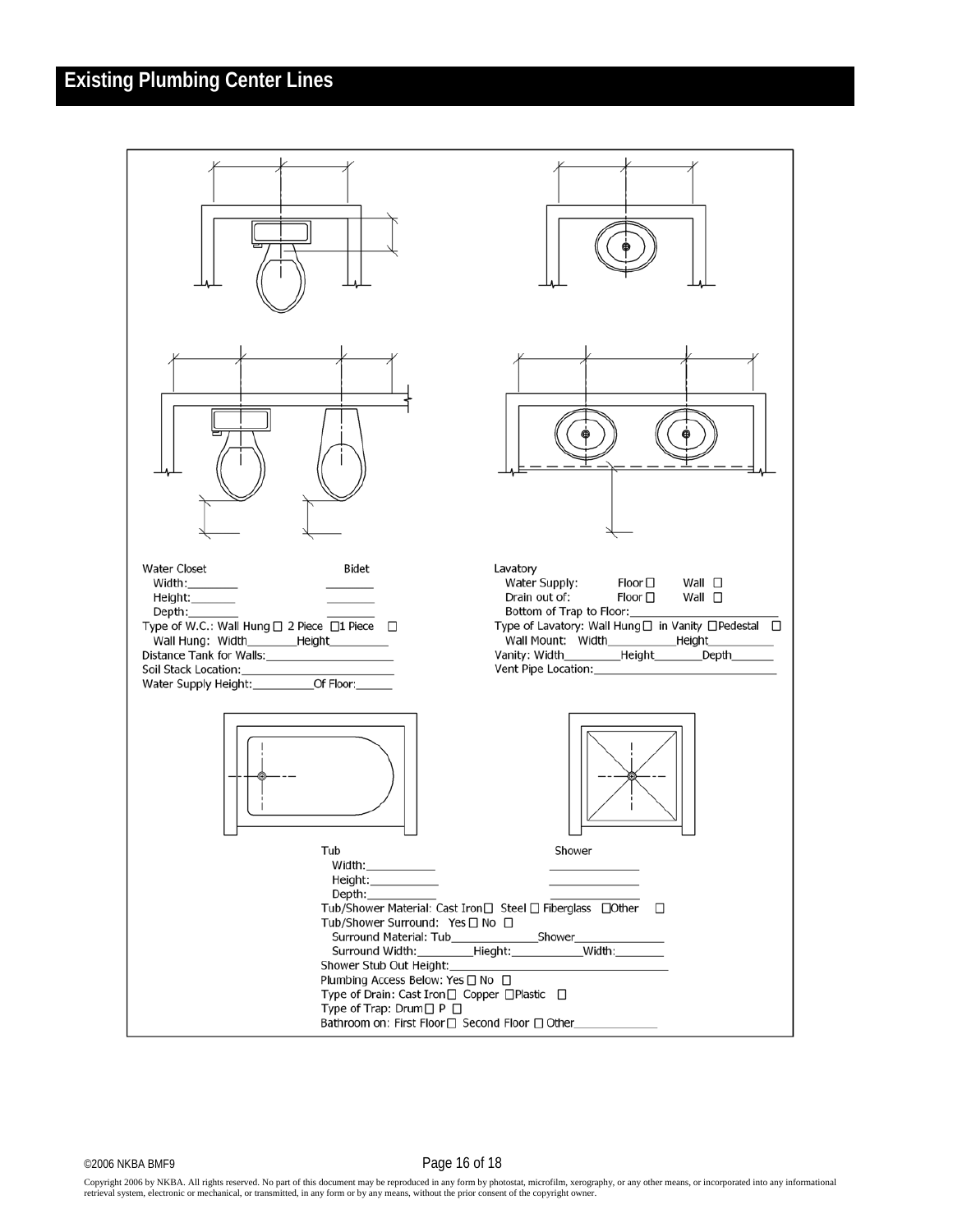

©2006 NKBA BMF9 Page 17 of 18